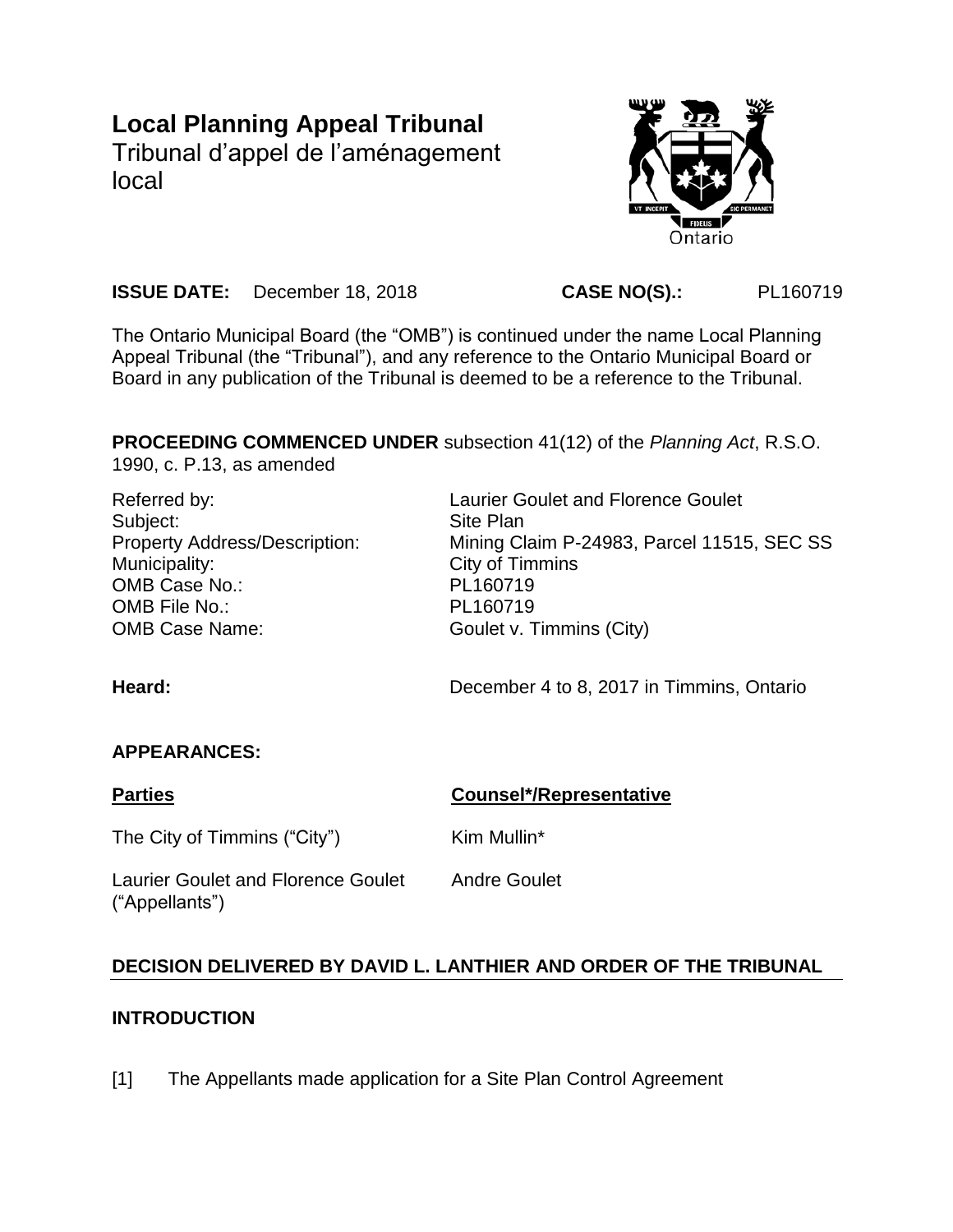("Application") to the City in order to permit the operation of a commercial sand, and gravel, operation ("Pit") on their lands located on the north side of the Mattagami River in the Township of Ogden Township, in the City of Timmins. As the City is not a designated municipality for the purposes of the *Aggregate Resources Act*, the provisions of that legislation do not strictly apply and the Ministry of Natural Resources and Forestry was therefore not responsible for this type of private land application. The Site Plan application was accordingly considered by City Council (following consultation with other external agencies as discussed in this decision).

[2] City Council considered the Appellants' Application on March 21, 2016 and again on June 27, 2016, when the application was refused. The Appellants appealed that decision to the Ontario Municipal Board ("Board"), as it then was, pursuant to s. 41(12) of the *Planning Act* ("Act").

[3] The prior Pre-hearing Conference ("PHC"), and the four-day hearing of the appeal between December 4 and December 8, 2017, were conducted by the Board. On April 3, 2018, the *Local Planning Appeal Tribunal Act, 2017* ("LPATA") was proclaimed in force, which provides that the Board will be continued as the Local Planning Appeal Tribunal (the "Tribunal"). This Decision, as it is now issued, occurs subsequent to the proclamation of LPATA, and accordingly the proceeding is continued under the jurisdiction of the Tribunal. Any reference to the Tribunal in this Decision is therefore deemed to also be a reference to the Board as it then presided over the four day hearing of the appeal, prior to proclamation.

#### **HEARING AND WITNESSES**

[4] At the outset of the hearing, the Tribunal was advised that the counsel that had previously been retained by the Appellants had withdrawn as their solicitor of record. Mr. Andre Goulet, the son of the Appellants advised the Panel that he would be representing his parents, and conducting the hearing on their behalf. The Appellants confirmed their agreement to this arrangement for representation.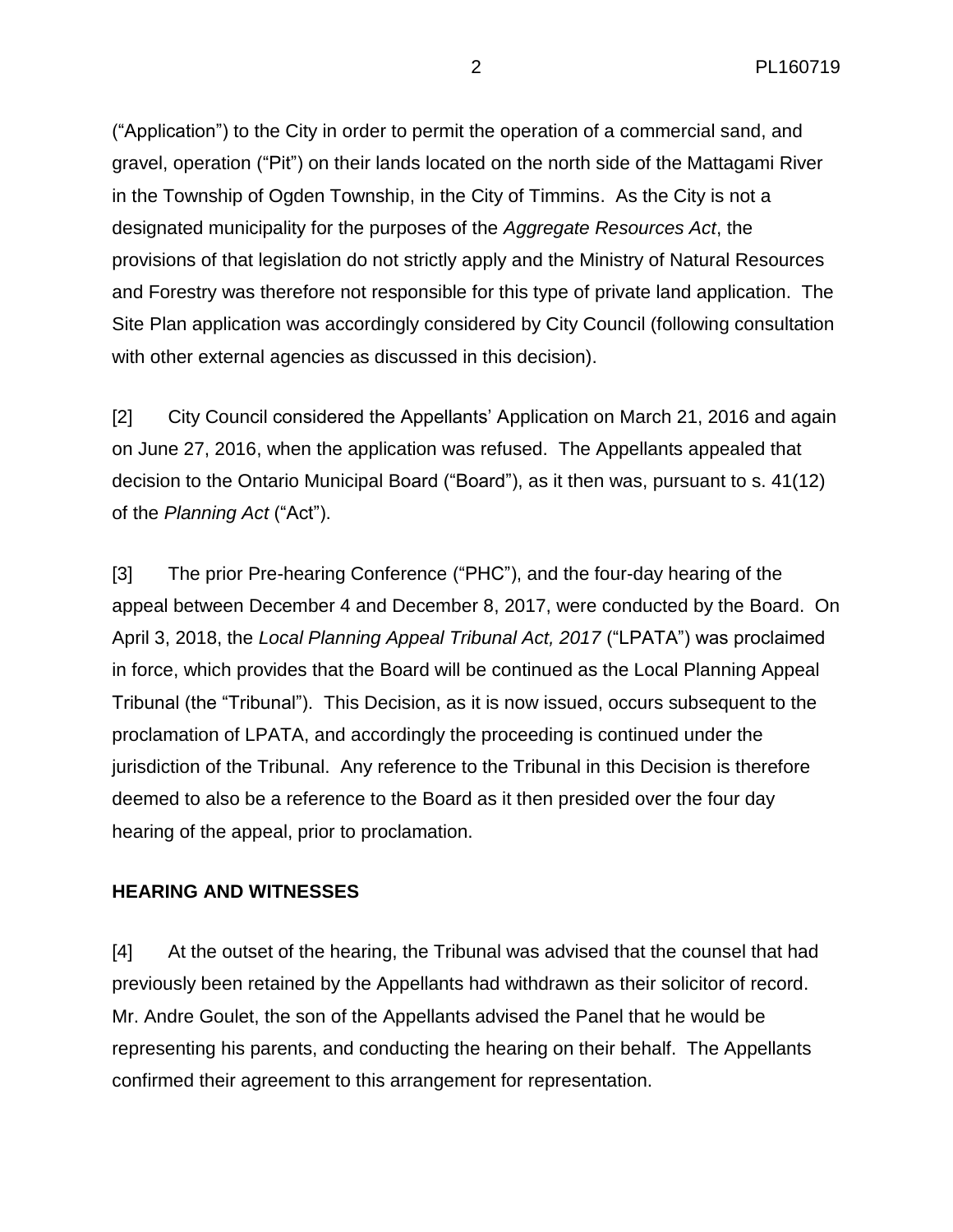[5] In the course of the hearing, the Appellants called five Witnesses, who were, where indicated, qualified by the Tribunal to provide expert testimony in their respective fields:

- 1. Dwight Eide, who was qualified to provide expert testimony on pit and quarry Applications and natural resource management;
- 2. Jean Jacques, a Forestry Technical Specialist with the Ministry of Natural Resources and Forestry appearing under summons;
- 3. David Vallier, General Manager of the Mattagami Region Conservation Authority appearing under summons;
- 4. Randall Pickering, a retired District Manager, who was qualified to provide expert testimony in the area of natural resource planning and management; and
- 5. Cindy Welsh, the Manager of Planning at the City of Timmins, who was qualified to provide expert testimony in the area of land use planning.
- [6] The City called five Witnesses:
	- 1. Janet Amos, who was qualified as an expert to provide testimony in the area of land use planning;
	- 2. Paul Kirby, an engineer who was qualified as an expert to provide testimony in the specialties of environmental assessments, noise and vibration studies and noise mitigation;
	- 3. Mike Jones, who was qualified to provide expert testimony in the subject matter of hydrogeology;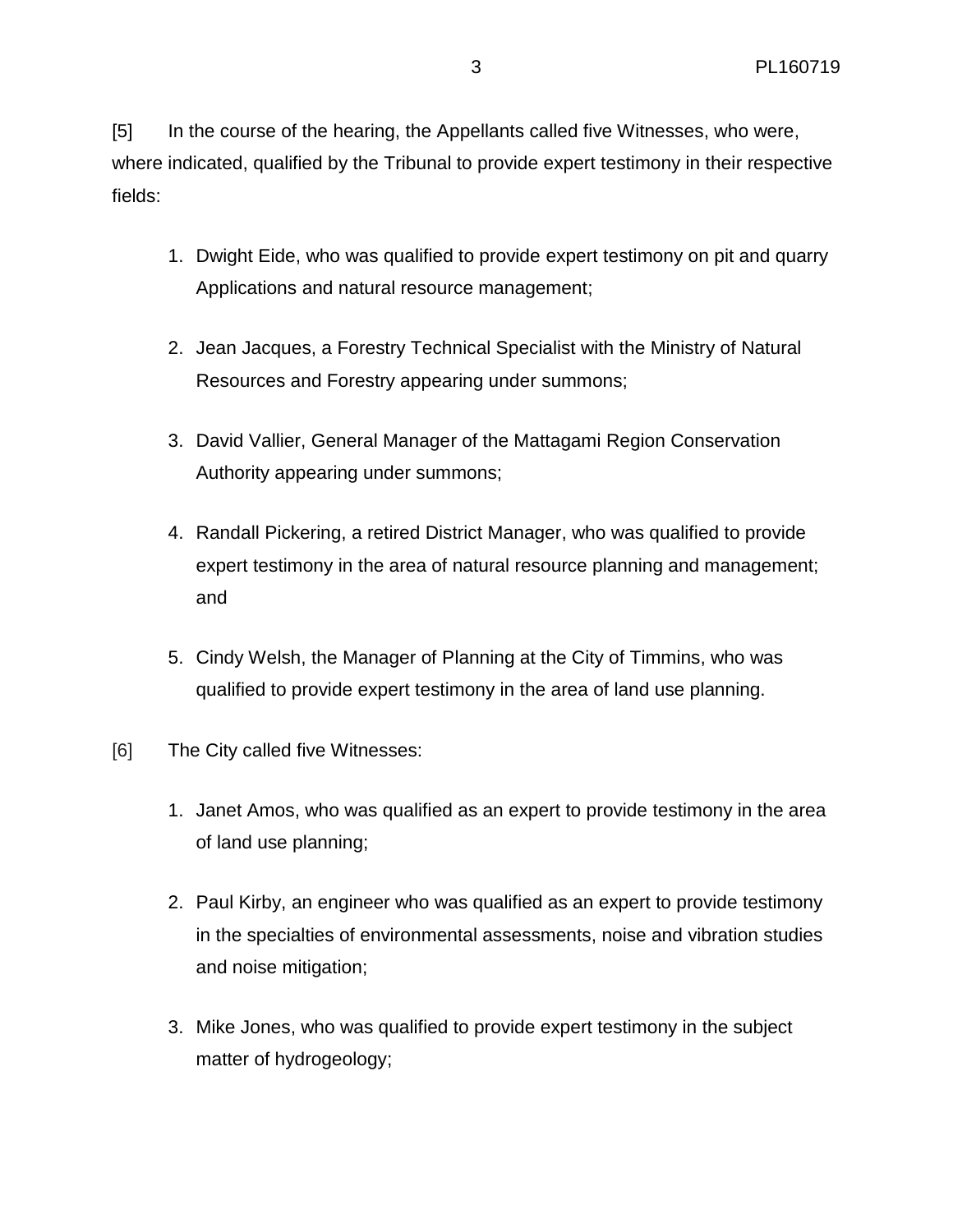- 4. Chris Parent, a biologist qualified an expert in the specialty fields of wildlife biology and conservation of species at risk; and
- 5. Billy Singh, an engineer qualified in the speciality of geotechnical engineering, and specifically slope stability and streambank erosion.

[7] Five people requested, and were granted, Participant status for the purposes of the hearing, without objection from the parties. All of the Participants were residents in the vicinity of the Site:

- 1. Brad Sloan,
- 2. Robert Jones,
- 3. Carlos Aguiar,
- 4. Angela Aguiar, and
- 5. Catia Carrier.

[8] For the purposes of disclosure and transparency, the Panel Member confirmed that Mr. Sloan was personally known to him, as a former member of the Cochrane District legal community, in the sense only of professional familiarity. There were no concerns or objections voiced to the Panel, and Mr. Sloan's testimony was accordingly received in conjunction with the other Participant residents of Baker Lake.

#### **ISSUES**

[9] The issues in the hearing had been identified through the course of the PHC process, as prepared by the City, and the Tribunal had before it the Issues List prepared initially with the Appellant's former counsel, and then filed as Exhibit 17 in the hearing. The Appellants confirmed the form of the Issues List. As the evidence was introduced,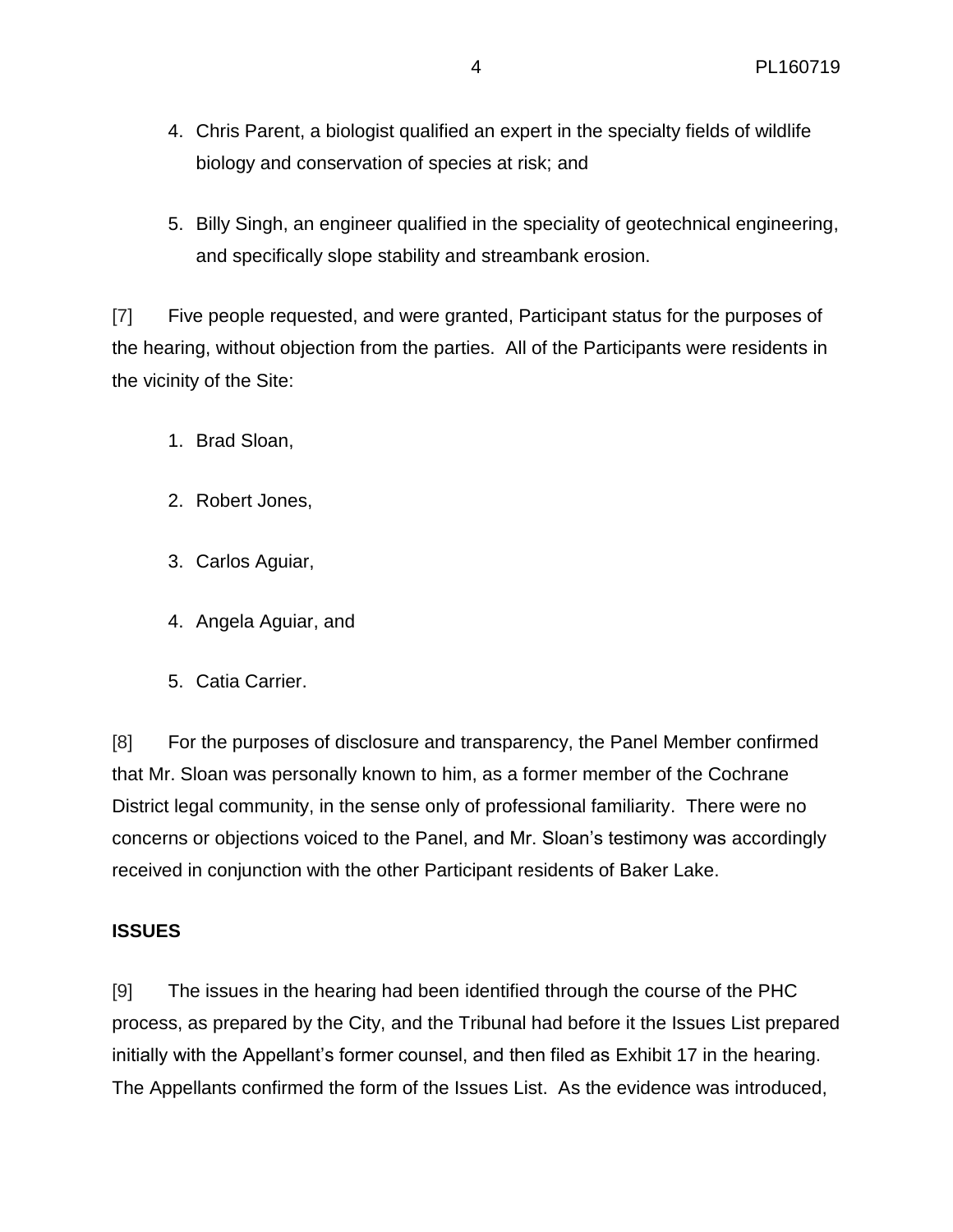and the issues evolved through the course of the hearing, the Tribunal identified the following areas to be the subject matter of examination in determining whether or not the proposed aggregate Pit, as enabled through the site plan agreement, would be appropriate and represent good planning:

- 1. Slope Stability and bank erosion hazards;
- 2. Noise and noise impacts on the nearby residents;
- 3. Surface and ground water quality; and
- 4. Wildlife and species at risk.

[10] It should be noted that the entirety of the hearing was conducted, and based on, the Site Plan Application that had been submitted to the City and the issues list that has been presented to the Tribunal through counsel based on the issues raised by the Appellants in their Appeal. Rather surprisingly, it was not until closing argument on the final day of the hearing, that the Appellants indicated to the Tribunal that it had never been their intention to open an aggregate pit, and instead, as they always wanted, they now requested that the Tribunal consider approving a rezoning of the lands in question to allow for the construction of a residence on the Site. The Tribunals response to this very unusual positioning of the Appellants in closing argument (apparently rooted in a proposed residential use that preceded the aggregate application), is addressed at the conclusion of this Decision.

# **PHYSICAL AND PLANNING CONTEXT**

[11] Ms. Amos, the Planner for the City, was the first witness to testify in accordance with the Procedural Order, for the purposes of providing non-contested contextual evidence with respect to the lands and the Application.

[12] The legal description of the lands owned by the Appellants confirms that the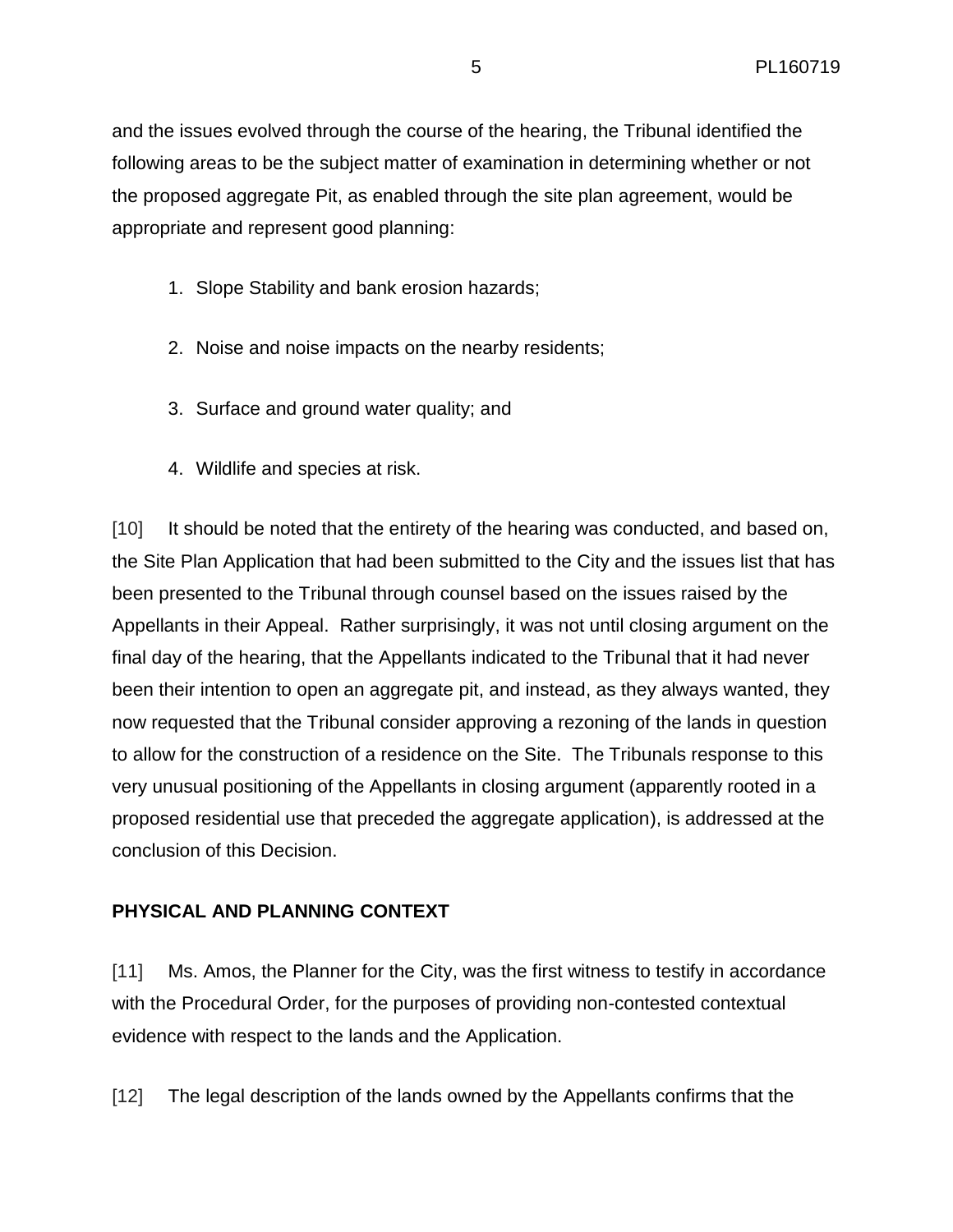whole of the property is composed of a patented mining claim part of which extends across to the south and west bank of the Mattagami River. Those parts of the parcel on the other side of the river were not relevant to the issues before the Tribunal. For the purposes of the issues arising in this Appeal, it is of consequence that the Appellants' title to the Site are subject to a reservation in favour of the Crown under the Patent (Exhibit 3, Tab 47) which excludes the strip of land along the Mattagami River (the "River") 200 feet in width extending inwards from the high water mark.

[13] The planning and physical context of the Site, for this hearing, was uncontested for the most part, save and except for the boundary lines of the two zones covering the Site, and some dispute regarding the classification of the proposed industrial use of the Site. The Site (being the portion of the parcel of land on the north and east side of the river) can be described as a peninsula of sorts, comprised of an irregularly shaped area that is, in part, created by the River as it flows along and around the west and south boundaries of the property. The west and south boundary of the site is thus formed by the undulating shoreline of the River, and the north and east boundary are the plotted points of the mining Claim, all of which is laid out in a number of the various exhibits (Exhibits 1, 5 and 16).

[14] The topography of the Site is important. The banks of the Site, along the westerly shore of the River are relatively steep, at 14 to 16 metres ("m"), and the watercourse is in close proximity to the slope of the embankment. The slope is gentler in grade near the middle of the peninsula with a greater slope toe (the area between the waterline and the bottom of the slope) but the slope again becomes steeper and higher (12 to 16 m high) along the southern and easterly section of the River.

[15] The evidence is uncontested that the Site is the subject of restrictions relating to the topography and location, in relation to the high water mark and the 100 Year Flood line. The high water mark is established at 273 m above sea-level ("masl") and the 100 Year Flood line is established slightly higher than that line, being 274.7 masl (Exhibit 3, Tab 47, p. 1013).As was addressed in the evidence, some significant demarcation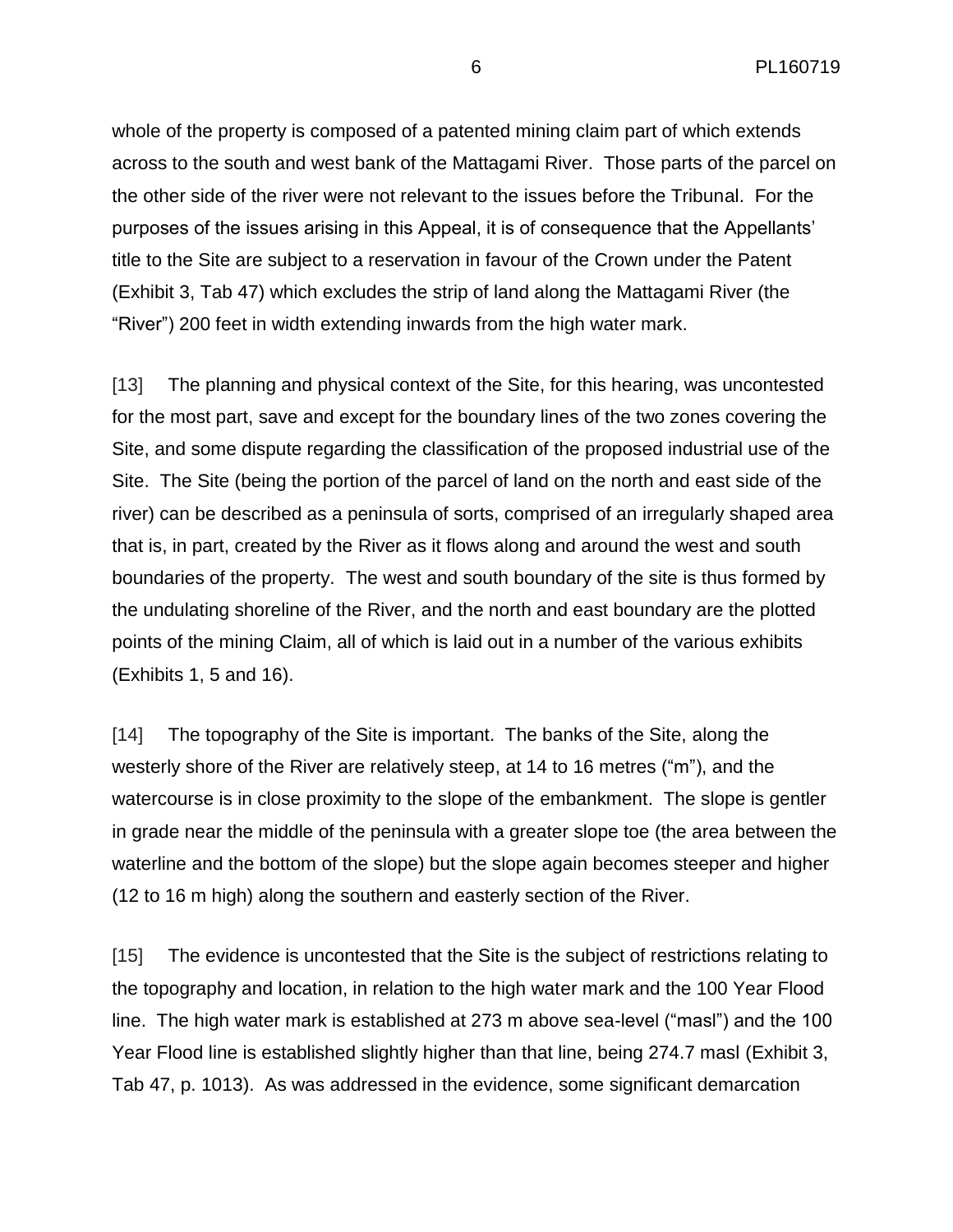lines are based upon the location of the high water mark and the 100 Year Flood Lines, which in turn affect a consideration of the issues relating to the proposed extraction area.

[16] The Site, in the larger context, is located approximately 500 m to the southwest of Baker Lake, on which a number of residents have seasonal or year-round residences – and the origin of the objections from the Participants. The other residential property in proximity to the Site is the residence on the shoreline to the immediate east of the east boundary of the Site (occupied by the Participant Ms. Carrier).

[17] The Site is within the Resource Development Area designation under the City's Official Plan ("OP"), as well as Mineral Development Zone. The property is zoned as Hazard (RD-HAZ) and Rural (RD-RU). The exact location of the boundary between these two zones is subject to some difference of opinion. This is relevant because an aggregate operation is permitted in the Rural zone but not in the Hazard zone.

[18] How the proposed operation would be classified as an Industrial Use was also a central issue in the hearing, as discussed below.

# **THE HISTORY OF THE PROPOSAL AND SITE PLAN APPLICATION PROCESS**

[19] As the City of Timmins, in northern Ontario, is not designated as an applicable municipality to which the provisions of the *Aggregate Resources Act* apply, private aggregate pit operation applications are received by the City and approved by Council, requiring compliance with processes similar to those used by the Ministry of Natural Resources and Forestry ("MNRF") In this case the City utilized a process similar to a Category 9 Site application, which would ordinarily apply for an aggregate pit located on Crown land above the water table.

[20] The documentary evidence and testimony accounts for the Appellants' application for a Site Plan Control Agreement which would allow for the Site to be used for a commercial aggregate sand and gravel operation (which apparently followed an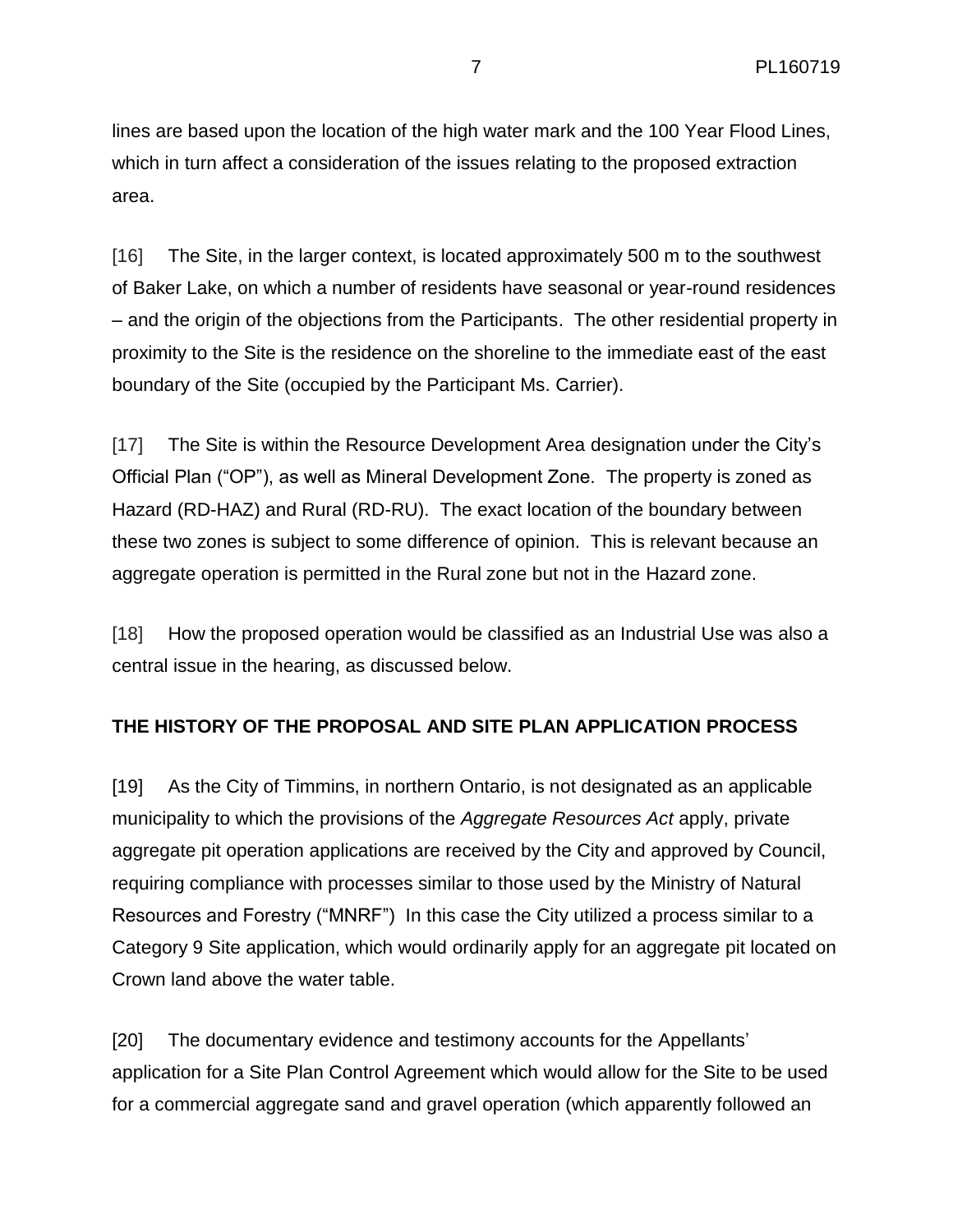earlier request to use the Site for residential use. Mr. Eide, through his consulting business Terra Technical Services Ltd. assisted the Appellants in assembling the required studies and coordinating the application requirements with the City of Timmins. The Application proposed an extraction area of 7.898 hectares ("ha") (or approximately 19.5 acres ("ac")) and proposed layout that was set out in a drawing appended to the proposed Site Plan Agreement, which was filed as Exhibit 1 in the hearing. The Technical Report that was provided by the Appellants was dated August 2014 and revised in June 2014 (Exhibit 3, Tab 47).

[21] Ms. Welsh, as the Senior Planner for the City, assumed responsibility for preparing the reports to Council, and prepared the initial Administrative Report in March of 2016 recommending the approval of the By-law that would result in the Site Plan Control Agreement ("Agreement"). This followed the assembly and review of the requested studies and the receipt of unsolicited input from concerned residents of the area. The consideration of the proposed Agreement was deferred and although not required for a Agreement, public consultation occurred in the spring of 2016. After some amendments to the Agreement, Ms. Welsh prepared a second report in June of 2016, again recommending the approval of the Agreement. Despite the recommendation, the motion for the by-law to approve the Agreement was defeated on June 27, 2016 without reasons.

#### **POSITION OF THE PARTIES**

[22] The Appellants submit that they, with the assistance of a number of consultants, satisfied all of the requirements imposed by the City and modified and addressed all concerns as they were raised, which resulted in a firm recommendation of the Agreement by the City planning staff. On the evidentiary record and information assembled for the City, the Appellants submit that the Agreement has regard for the relevant provisions of the Act, is consistent with the Provincial Policy Statement 2014 ("PPS"), "maintains the general intent and purpose of the OP", is consistent with the requirements of the City's comprehensive zoning by-law and Site Plan Control By-law,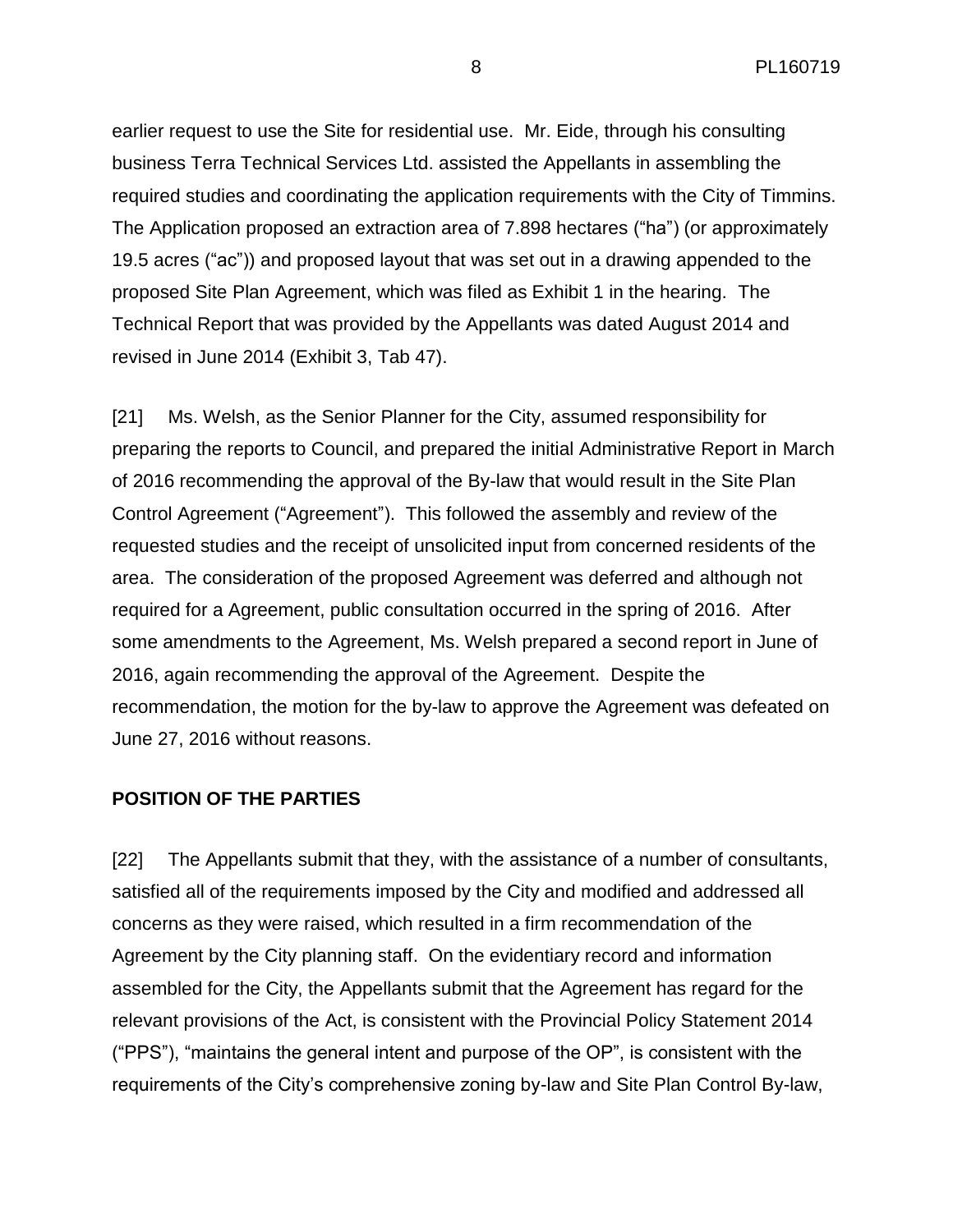and is good land use planning. Specifically, the Appellants submit that the use of the lands for the aggregate operations is compatible with surrounding land uses and there is no reason to reject the Application. The Appellants argue that the City has, after the fact, expended large sums of money to retroactively validate the refusal of the Application, and in fact, there was, and is, no reason to reject the Application. Despite the alternative request voiced during closing argument, the presentation of the Appellants' case, and evidence, advocated the approval of the Agreement by the Tribunal.

[23] The City's position is that despite the efforts of the Appellants, the studies and analysis of the Application were flawed in many respects through the Application process, and was an Application that "fell through the cracks". The proposed extraction area, relative to the constraints of the site and its geographical and physical context of the surrounding area, simply does not support an aggregate operation at this location and there were, at various steps in that process a failure to address the serious hydrogeology, environmental, wildlife habitat, noise, compatibility and other planning concerns that could not be addressed.

[24] The City submits that these failings and shortcomings in the analysis, some of which were identified in peer review and agency reviews, were not given proper review and should have been scrutinized by the City staff. These concerns have now been adequately reviewed and assessed by the City's expert witnesses and that evidence, argues the City, supports Council's original decision to deny the Application. For this reason the Appeal should be dismissed.

[25] The Participants, in their testimony, were unanimously opposed to the proposed aggregate operation under the Agreement, supported the position of the City, and requested that the Tribunal dismiss the Appeal.

# **EVIDENCE, DISUCSSION FRAMEWORK AND ANALYSIS**

[26] The Tribunal, in undertaking its analysis of the evidence presented in the hearing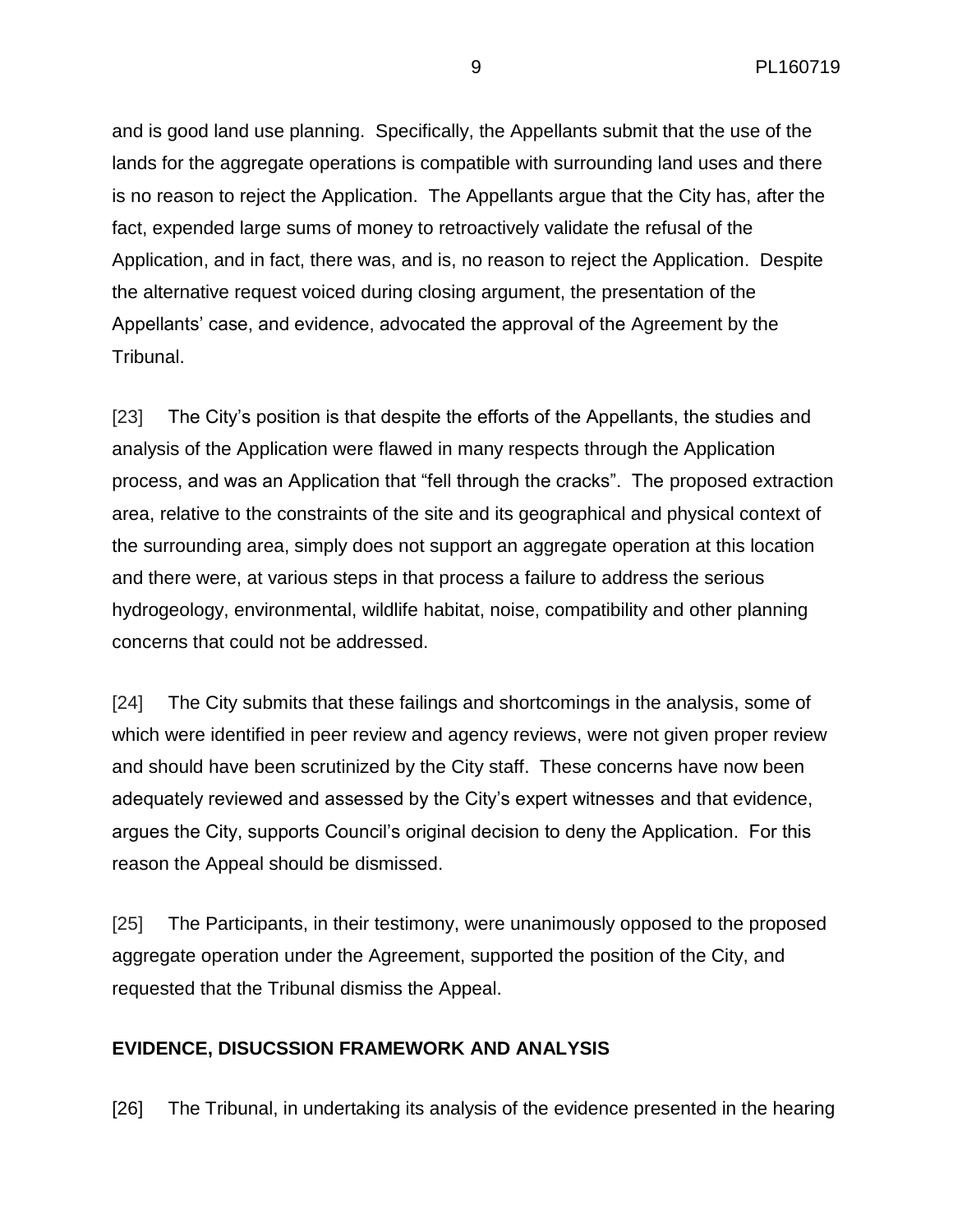will compartmentalize the evidence into the subject matter study areas as they are related to the various policy and regulatory requirements of the PPS, the provincial legislation and regulations, and the City's planning instruments, and as they were addressed by the witnesses and within the documentary record before the Tribunal.

[27] As for the framework for review, both Ms. Welsh, who testified as to her assessment and review of the Application, and Ms. Amos, who conducted the desktop analysis and review, agreed that the evaluation of the Application necessitated consideration of the Act, consistency with the PPS, conformity (essentially) with the City's OP, consideration for the City's Zoning By-law. In that evaluation process, the City had also addressed those same matters outlined in section 12(1) of the *Aggregate Resources Act* that the Minister or the Tribunal must have regard for when considering the approval of a pit or quarry. It was the opinion of Ms. Amos that it was appropriate for the City to have given consideration to that section of the Act, and that it was also now appropriate for the Tribunal to also give consideration to those same factors in addition to the PPS, and the City's OP and Zoning By-law. Section 12(1) provides as follows:

> 12(1) In considering whether a licence should be issued or refused, the Minister or the Local Planning Appeal Tribunal, as the case may be, shall have regard to,

- (a) the effect of the operation of the pit or quarry on the environment;
- (b) the effect of the operation of the pit or quarry on nearby communities;
- (c) any comments provided by a municipality in which the site is located;
- (d) the suitability of the progressive rehabilitation and final rehabilitation plans for the site;
- (e) any possible effects on ground and surface water resources including on drinking water sources;
- (f) any possible effects of the operation of the pit or quarry on agricultural resources;
- (g) any planning and land use considerations;
- (h) the main haulage routes and proposed truck traffic to and from the site;
	- (i) the quality and quantity of the aggregate on the site;
- (j) the applicant's history of compliance with this Act and the regulations, if a licence or permit has previously been issued to the applicant under this Act or a predecessor of this Act; and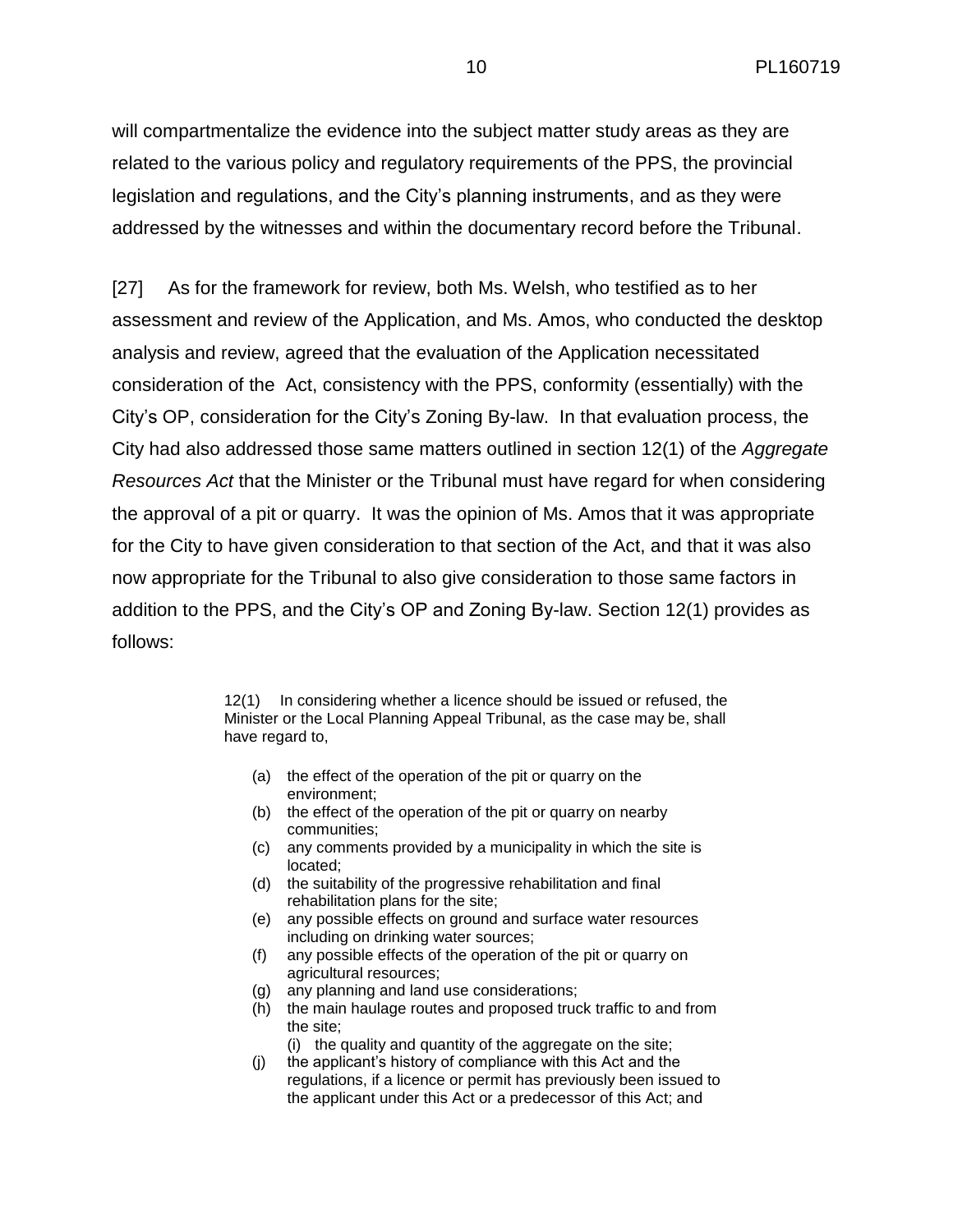(k) such other matters as are considered appropriate.

The Tribunal accepts this framework of legislative and policy considerations as appropriate for the review of the evidence.

[28] The framework for the analysis of the issues and evidence will accordingly be as follows:

- 1. It is first necessary to consider the evidence presented with respect to the classification of the proposed operations on the Site as this informs the review and assessment process in a number of ways;
- 2. Noise and related environmental, mitigation and compatibility concerns including Ministry of the Environment and Climate Change ("MOECC") (now known as the Ministry of the Environment, Conservation and Parks) compatibility and distance separation guidelines;
- 3. Slope Stability and related erosion and mitigation measures, including consideration of the Mattagami River Conservation Authority ("MRCA") regulations;
- 4. Hydrogeology and watercourses;
- 5. Wildlife and Fish Habitat and Species at Risk, inclusive of compliance with all MNRF policies and requirements such as the Natural Heritage Reference Manual and other wildlife and habitat guidelines;
- 6. General Planning Matters not otherwise addressed in the above areas including:
	- (i) Consistency with the PPS;
	- (ii) Conformity with the City OP;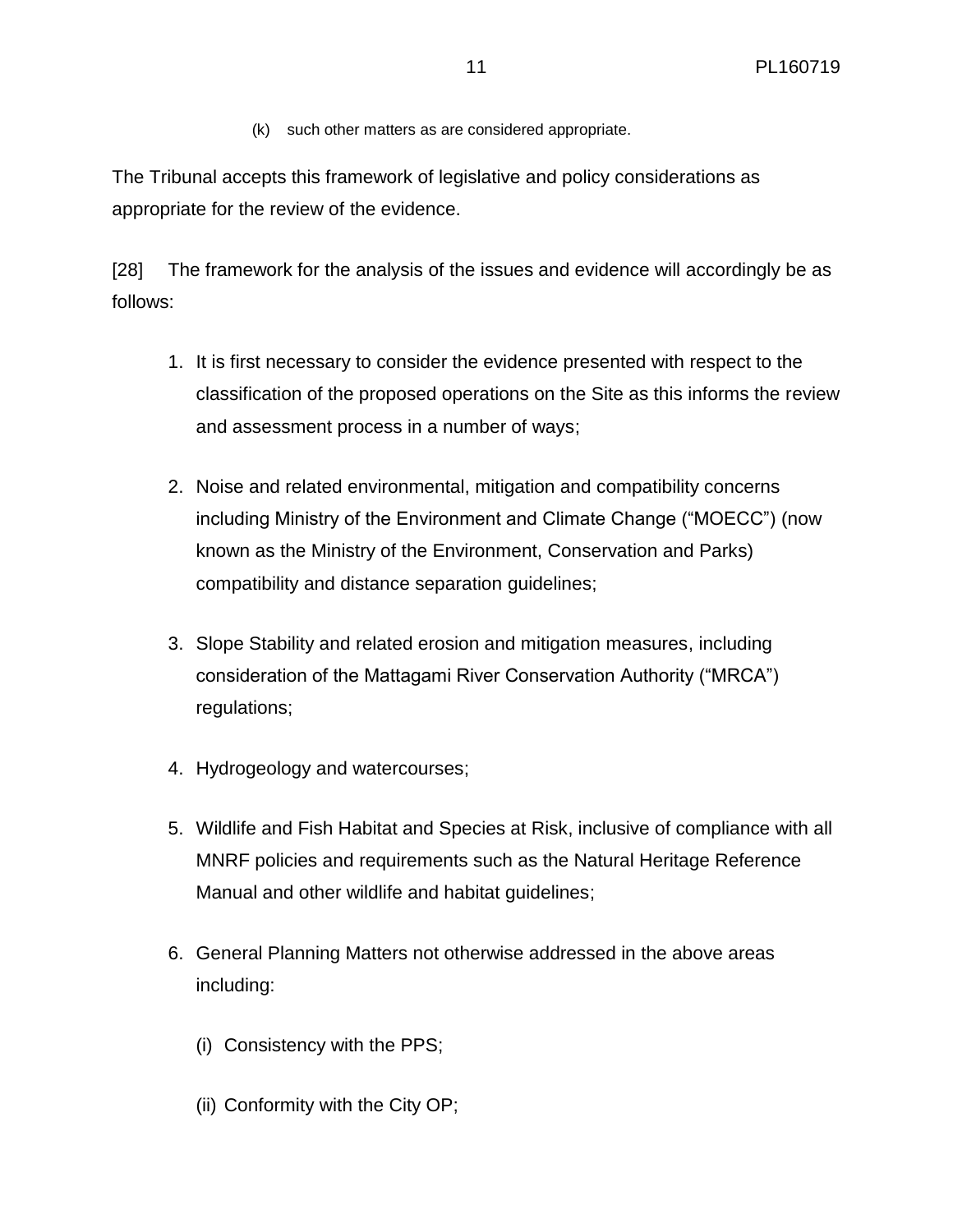(iii) Compliance with the City's Zoning By-law;

(iv)Consideration of the factors in s. 12(1) of the *Aggregate Resources Act*;

(v) Good Planning in the public interest.

[29] As an overview observation and finding, which is expanded upon in the analysis of the evidence and various findings set out below, the Tribunal has noted the realities and challenges facing the planning staff of a small northern Ontario municipality such as this one, in addressing an aggregate related application such as the one presented by the Appellants. As is often the case with complex aggregate extraction proposals, the application process and the planning assessment and multi-faceted, multi-disciplinary review processes required to cover all bases and concerns is not insignificant. In some case, planning staff may not have the resources available to address speciality areas and will look to other agencies and consultants for peer review and consultation.

[30] This does not however release the City's staff from completing its ultimate and independent review for consistency, conformity, compliance, and adherence to the many matters to be addressed and satisfied before approval of the Agreement. While the MNRF and the MRCA may undertake such review and assessment at the request of the City, ultimately (as the representatives of such agencies confirmed in their testimony) they do not make the final decision on such matters and it remains for the City's planning staff to ensure that all aspects of the review process have been examined when vetting applications such as the one that came before the City staff in this case.

[31] At the conclusion of the hearing, the Tribunal unfortunately must agree with the submission of counsel for the City that all aspects of the Appellant's proposal were not thoroughly reviewed and crucial and threshold matters "fell through the cracks" and were not addressed when the recommendation was made to Council. Ultimately this has resulted in a number of findings by the Tribunal that the City's review process has failed to scrutinize and deal with specific and important failings in the site plan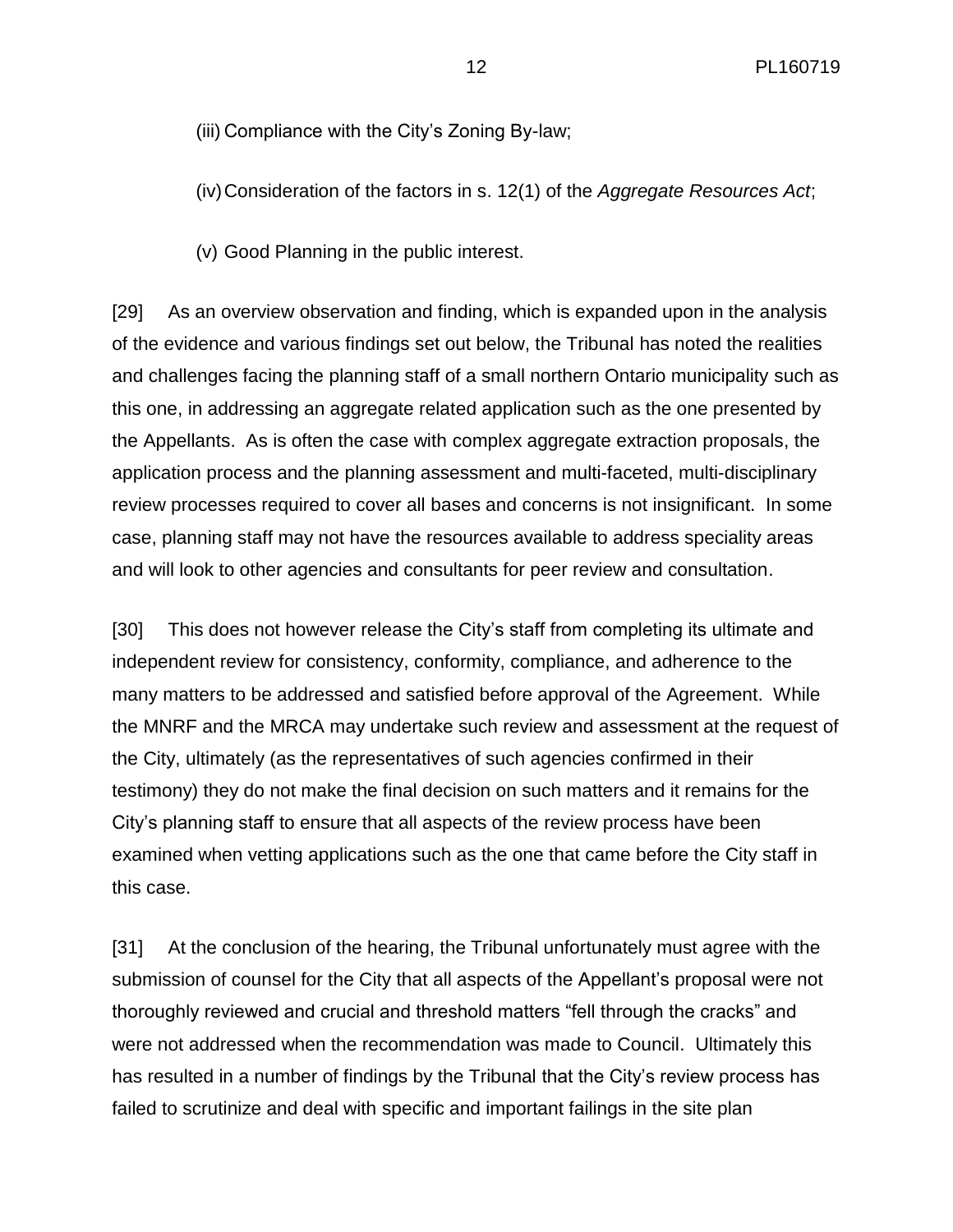application.

[32] Upon the totality of the expert and other evidence now before the Tribunal, it is thus unable to approve the Site Plan and must dismiss the appeal.

## **CLASSIFICATION OF THE APPELLANTS' PROPOSED OPERATIONS**

[33] As the MOECC Guidelines have been established and applied, the classification of the proposed industrial use by a planning authority is critical in determining compatibility and the protection of people and the environment from the nuisance impacts arising from the use of the lands. The MOECC Land Use and Compatibility Guidelines ("MOECC Guidelines") established to implement assessments under the *Environmental Protection Act*, were presented in the evidence and considered by the Tribunal (Exhibit 3, Tabs 20-25) as were the applicable provisions of the Zoning By-law 2011-7100 (the "ZBL") (Exhibit 3, Tab 15).

[34] The process involves the determination of a "Potential Influence Area" ("PIA") and "Minimum Separation Distances" ("MSD"), and a consideration of a number of considerations, including the evaluation of impacts, the appropriateness of setbacks, and required mitigation measures. A PIA definition is detailed but essentially means the area around a facility that is expected to suffer adverse effects from the property's use, such as the loss of enjoyment of normal use of a residence or material discomfort arising from noise, dust, vibrations.

[35] The MOECC Guidelines indicate that for new pit and quarry operations, the influence area is to be determined on a case-by-case basis through appropriate studies such as noise, dust, vibration or hydrogeological studies.

[36] In the D-6 Guidelines, there are three classifications of uses, with differing PIA's, where adverse effects may be experienced, and differing MSD's. The D-6-3 Guideline determine recommended distances between industrial areas and sensitive land uses, which are as follows: for Class I uses a 70 m PIA and a 20 m MSD; for Class II uses, a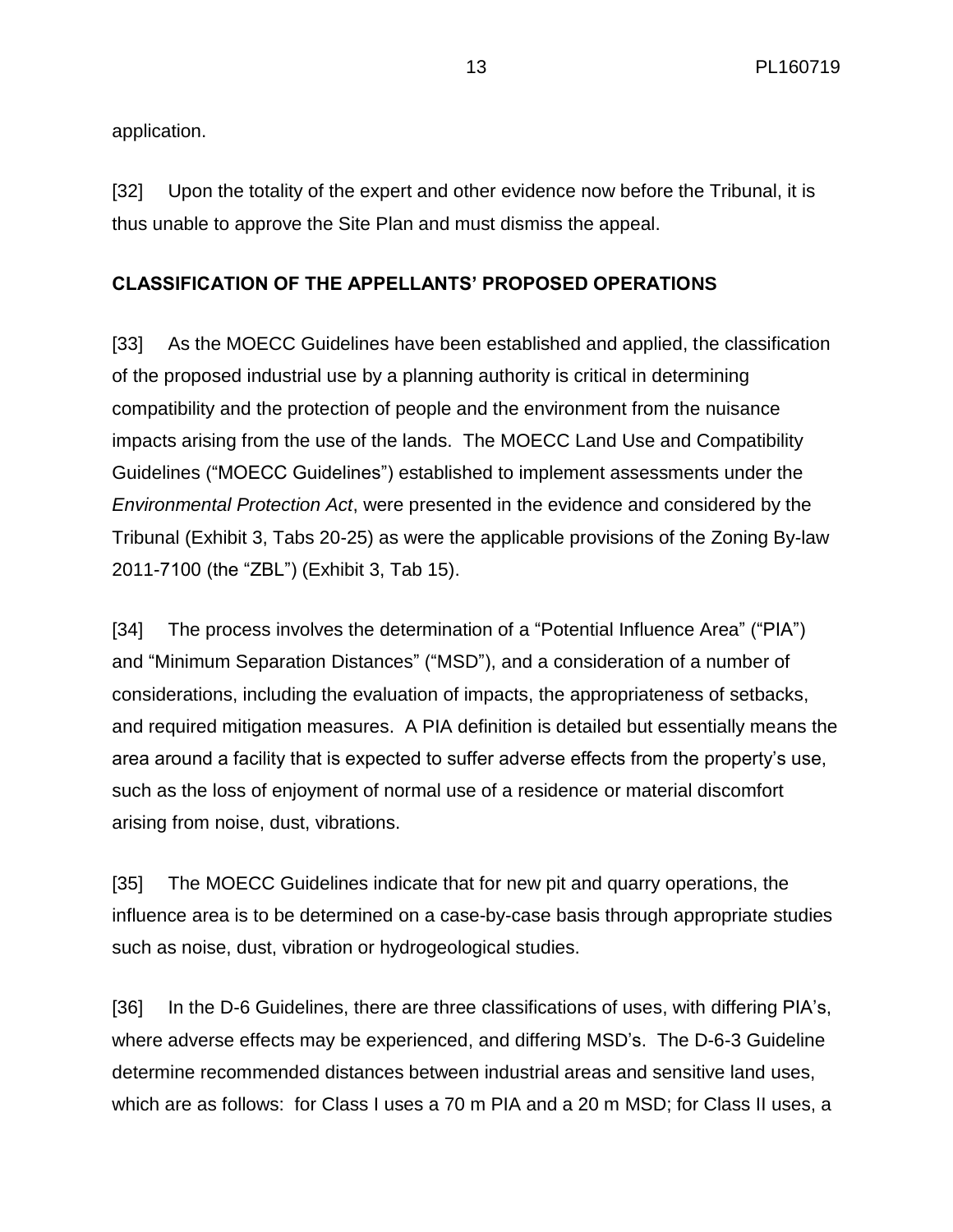300 m PIA and a 70 m MSD; and for Class III uses a 1,000 m PIA is recommended with a 300 m MSD. Sensitive land uses include residential uses. What is notable in the D-6 Guidelines, as explained by Mr. Kirby, is that the D-6 Guidelines, while helpful in assessing types of uses, expressly do not apply to pits and quarries as site specific studies are to be utilized. In the absence of such studies, the PIA's and MSD's for a Class III are to be used and not a Class II.

[37] The City's ZBL also includes standards for minimum distance separations in section 4.26 which are consistent with the MOECC classifications. There is a specific provision in section 4.26.3 applicable to Pits and Quarries which provides that the influence area between a new pit and any sensitive land use is 1,000 m (measured from the zone boundary of the RD-MX Zone or the maximum approved limit of the excavation, whichever is lesser), and the closest property line of the sensitive land use, unless technical studies and or the use of mitigative measures can demonstrate that the MSD can be reduced to 300 m.

[38] At the time that the Appellants filed their Application they did so upon the assumption (arising from Ms. Welsh's communication) that the proposed use was a Class II Industrial use, thus requiring a MSD of only 70 m and a PIA of 300 m. This was based on the definition in the ZBL where Class II Medium Industrial uses include manufacturing where there are periodic outputs of noise, odour, dust or vibration, frequent movement of products or heavy trucks during daytime hours and the outdoor storage of materials such as the "Raw product storage" of aggregates.

[39] The definition of Class III Heavy Industrial uses was not considered applicable by City staff or the Appellants. It refers to businesses with noise, dust or vibrations as part of their normal operations such as mills and refineries which are intended to be secluded from residential or other sensitive land uses in order to limit any potential adverse effects on the environment or surrounding area. The City's Planning Staff, and the Appellants elected not to apply the specific sections of 4.26.3 referred to above (which require the 1,000 m PIA and the MSD of 300 m).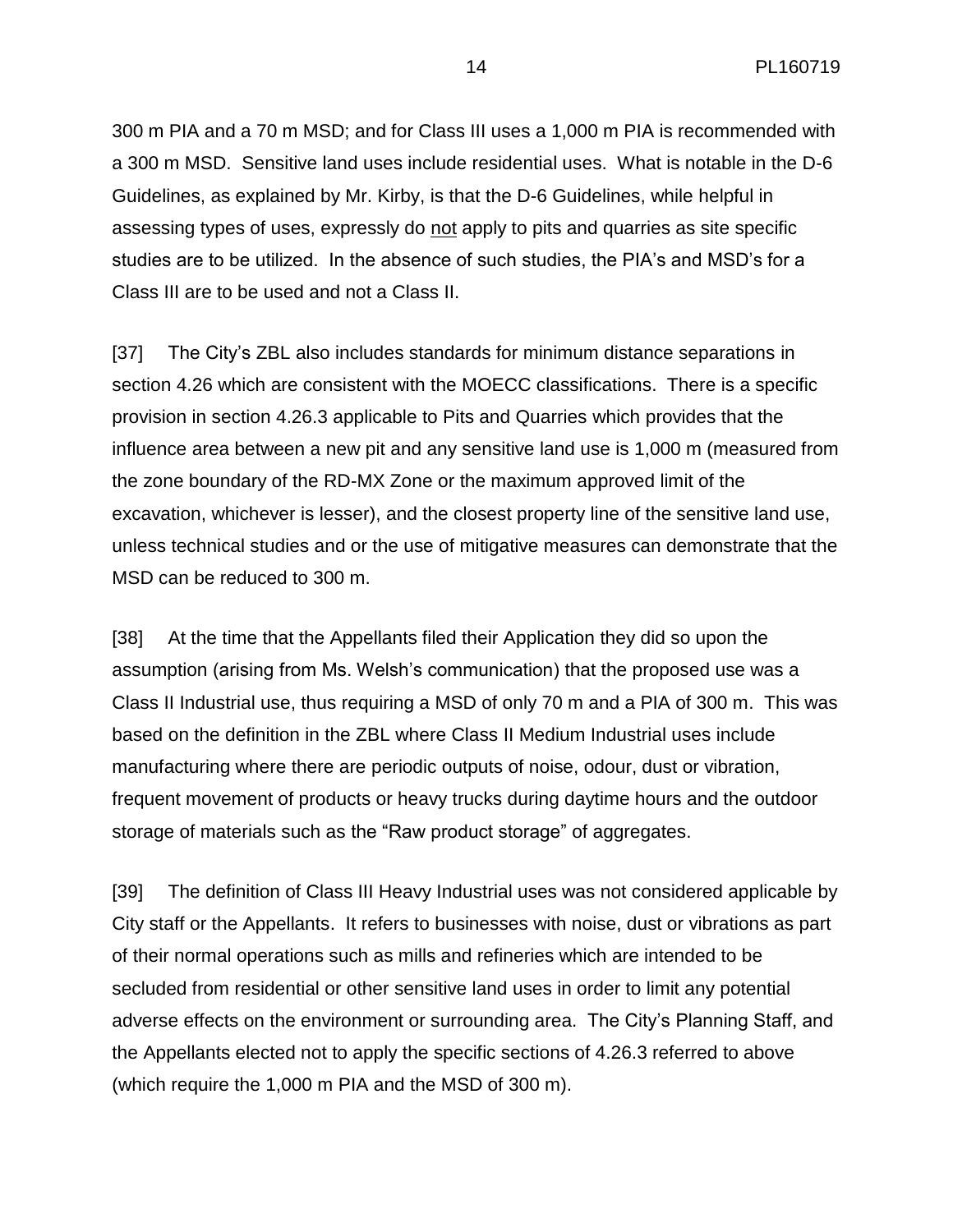15 PL160719

[40] Mr. Eide, whose experiences was in the field of pit and quarry applications and natural resource management, indicates that because he had determined that blasting and drilling would not occur, and crushing operations would occur only occasionally through the year, had accepted the City staff's classification of the aggregate Pit as a Class II Industrial use. Mr. Eide conceded in cross-examination that he had simply assumed the operation would be a Class II Industrial, and that no one had said otherwise to him. When the various provisions of the MOECC Guidelines were put to Mr. Eide suggesting that the operation required a case-specific study or at the very least was a Class III use requiring the greater PIA and MSD, Mr. Eide further conceded that since the Appellants were not asked to do the study, or to consider the proposed Pit operation as a Class III Industrial use, none of this was considered because it was not brought to his attention.

[41] Ms. Welsh confirmed, in her testimony that the Planning Staff had not consulted with the MOECC with respect to the application, and had not considered or required the completion of an appropriate noise/vibration study, or circulated the application or Agreement to the MOECC. Neither had the staff initiated any internal traffic study to be completed to consider the impact of haulage traffic on the same roads used by the nearby residents. Ms. Welsh's report, and her testimony, indicated only that "Noise and dust levels are addressed in the MOECC D-6 Guidelines and other related legislation" and referred to the vegetative buffer and berms and setbacks as the satisfactory mitigation measures, all in the absence of any noise/vibration studies.

[42] The City's position at this hearing is that the aggregate Pit is: (a) a Class III Industrial use; (b) subject to the special Pit provisions in s. 4.26.3 of the ZBL; and/or (c) properly the subject of a properly completed comprehensive and quantitative noise impact assessment. Upon such provisions, the MSD should be not less than 1,000 m PIA or a 300 m MSD.

[43] The only expert evidence received by the Tribunal in this hearing, on this issue, was provided by Mr. Kirby who was of the opinion that the City's Planning Staff, in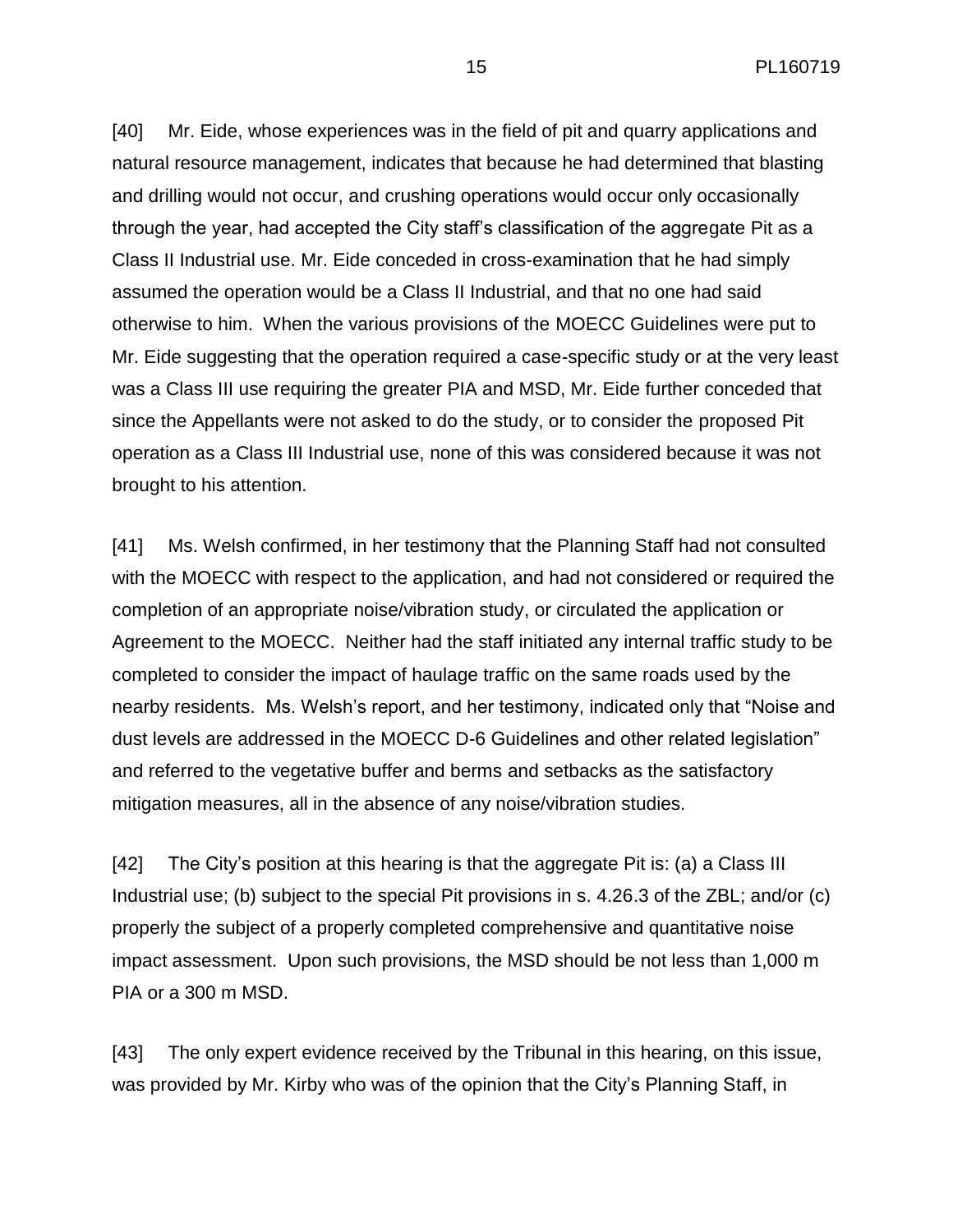preparing their report and making their recommendations, had incorrectly misclassified the proposed aggregate Pit because there was no blasting or mining operation, and thus minimized the industrial consequential effects of the Pit by relying upon only the "storage" of the aggregate and not the operations to extract and not the aggregate extraction or crushing operations. Mr. Kirby's opinion was that in examining the MOECC Guidelines, with the types of proposed operations, the use was properly a Class III industrial use, but in any event, based upon the ZBL itself, required a 1,000 m PIA and a minimum 300 m MSD.

[44] The Tribunal prefers the reasoned analysis and opinion of Mr. Kirby and the City in this hearing, rather than the conclusions reached by the Planning Staff and Mr. Eide on behalf of the Appellants. Cumulatively the Tribunal has considered and accepts, on the evidence: the absence of any consultation or review by the MOECC; the absence of any comprehensive site-specific noise impact assessment anticipated under the MOECC Guidelines; Mr. Kirby's careful review of the industrial categorization criteria and reasoned determination that the industrial uses fit within the Class III Industrial category; the provisions of s. 4.26.3 of the City's ZBL; and the clear and unchallenged reality that there are a number of residences clearly within 1,000 m of the extraction area of the proposed Pit that would be susceptible and sensitive to noise and vibrations determined to exist under a properly completed impact assessment. Cumulatively, this evidence, and these determinations leads the Tribunal to conclude, that the industrial use categorized by the City's Planning Staff, and the Appellants, significantly minimized the industrial character of the proposed use and, in turn, the objectionable nature of the emissions from the proposed operations that would exist in proximity to sensitive residential land uses.

[45] In the absence of the necessary quantitative noise impact assessment, at the very least, the Tribunal would accept Mr. Kirby's opinion that a minimum 1,000 m PIA and a minimum 300 m MSD should be applied to the review of the Appellants' application and the Agreement. This logically impacts the analysis of the evidence and findings in regards to noise, dust and other emissions, and the issues of compatibility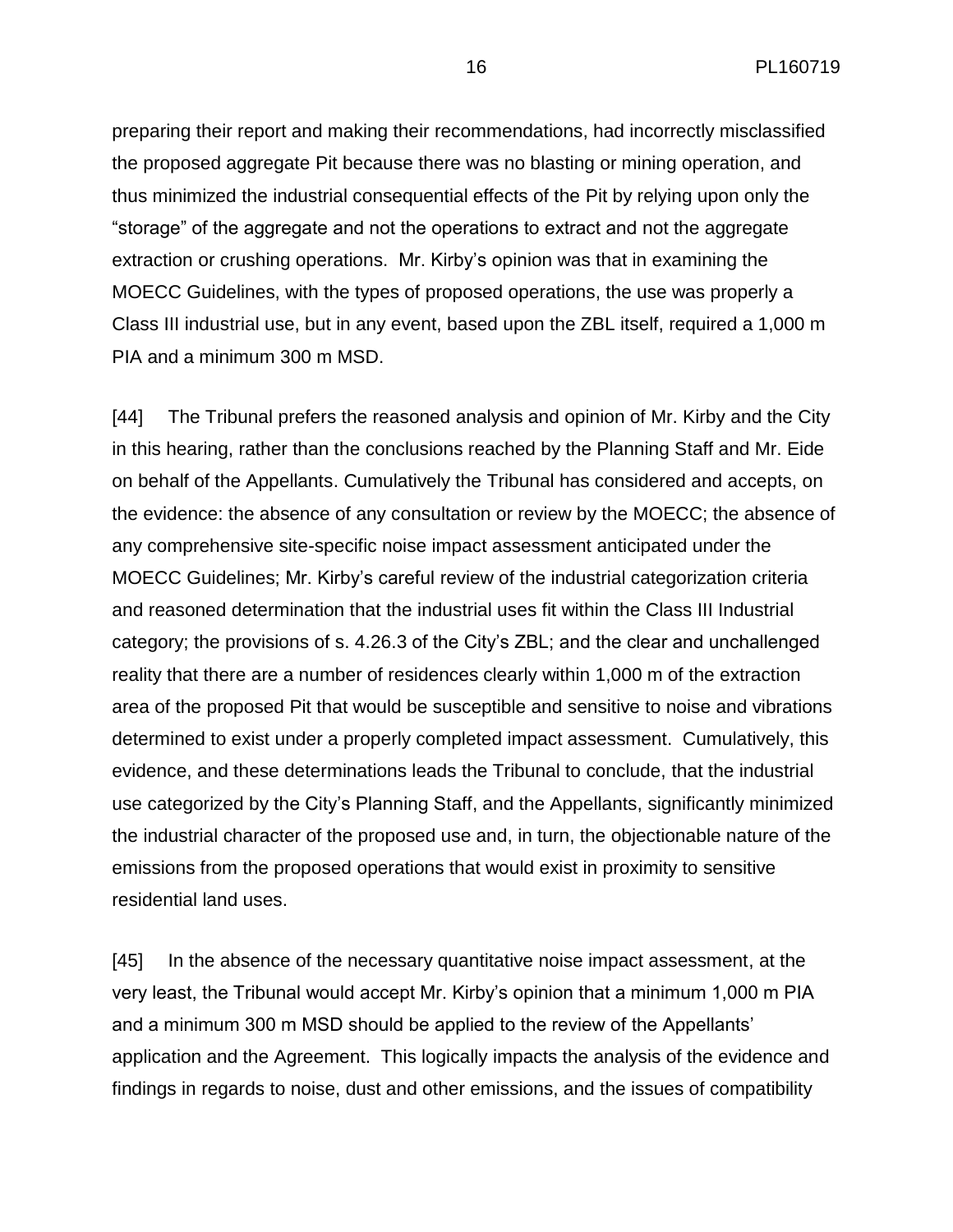and distance separation.

# **NOISE, VIBRATION, DUST EMISSIONS, ENVIRONMENTAL COMPATIBILITY AND DISTANCE SEPARATION**

[46] The Appellants provided no expert evidence in relation to matters of noise and vibration assessments, or comprehensive quantitative environmental impact studies in relation to emissions that would emanate from the Pit operations. As indicated, in the review process that led to the reports to Council, Ms. Welsh, on behalf of the planning staff, did not circulate the application or the proposed site plan to the MOECC and no such impact assessment was required of the Appellants.

[47] Mr. Pickering, in his testimony, indicated that if this Application had been processed by the MNRF as a pit on Crown lands, the Ministry would have required the completion of a full impact assessment with respect to noise and dust, as it might impact nearby residents including those on Baker Lake. Given that the MNRF had no approval role in this Application it took no steps to consider that this requirement was met, and did not have any role to play in monitoring this issue.

[48] What has been provided within the Appellant's materials was a "Noise Attenuation Technical Study" (Exhibit 3, Tab 47, pp 1007-1010). In cross-examination Mr. Eide confirms that he had prepared this study. Mr. Eide's Curriculum Vitae, and answers to questions put to him, confirms he is not an engineer, has no education or certifications in related to noise, emissions, environmental studies or academic fields in science. The Study is a compendium of some segments of the MOECC Guidelines and a subjective narrative referencing portions of these guidelines and a non-specific noise study prepared for a crushing contractor to describe noise mitigation, sources of noise and "acceptable "sound level limits. The document contains no data or scientific analysis leading to a number of general statements to support the proposed berms and buffers. These general statements include propositions that "Measuring noise levels is not a simple matter" and "Reducing noise in not particularly rocket science".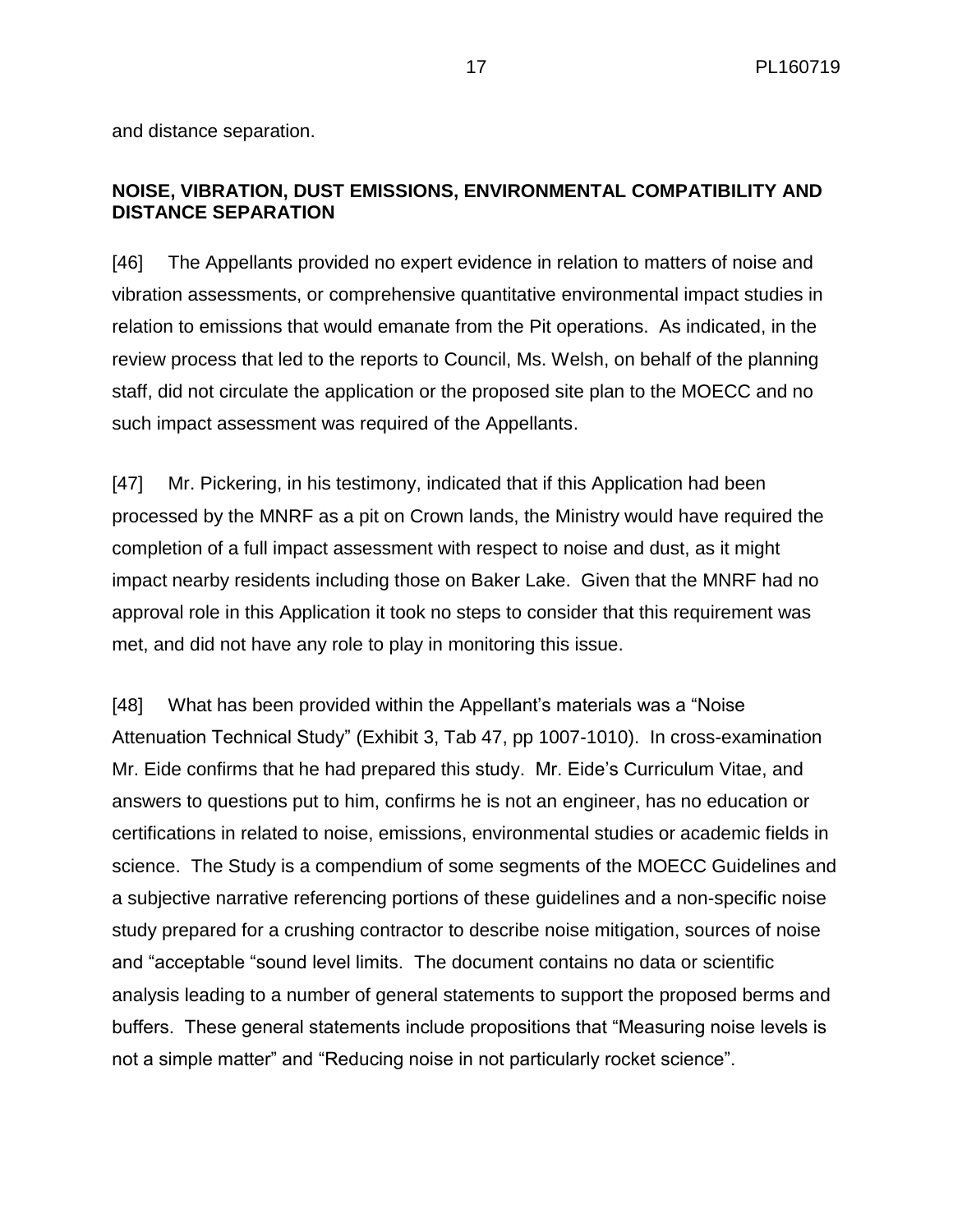[49] The Tribunal is unable to consider this document submitted by the Appellants in the Application, as it may have informed the planning department, and as it is submitted in this hearing, as probative in any respect on the matters of noise, such that would contradict or alter the expert opinions of Mr. Kirby.

[50] More significantly, based on the evidence of Ms. Welsh and Mr. Eide, the Tribunal finds that the Appellants and the City's processes on the important consideration of noise emissions was essentially restricted to the (mistaken) determination that the PIA was 300 m and the MSD was 70 m was incorrect and thus, their process of locating the radius perimeters on the site plan and determining that there were no residential uses within the MSD was also incorrect. Without the benefit of any impact assessment, a number of general assumptions were applied by Mr. Eide relating to such things as intermittent crusher operations, available noise abatement equipment "if required", the value of a vegetative buffer and the topography of the Site. Mr. Eide, and the Planning Staff, considered this sufficient. The Tribunal finds that this approach was, and is, woefully lacking, falling well-short of the type of analysis and assessment that must be undertaken with respect to noise and vibration studies, and should have been undertaken.

[51] On the additional concern with respect to dust emissions, Mr. Eide's report on behalf of the Appellants, (and essentially his consideration of this potential impact arising from the proposed Pit operation in his testimony) was also significantly constrained in its scope, as he concluded: "With respect to MOECC guidelines, dust is dealt with in the same manner as noise and mitigated in a similar way." The Tribunal finds that the attention directed to this known environmental contaminant was, and is, also lacking.

[52] The materials submitted by the Appellants to the City in support of the Application, and the evidence in the hearing, confirm that sensitive land use, and specifically a rural residence, is within 300 m of the proposed land use, and is noted on the Site Plan approximately 100 meters to the east (Exhibit 1). The next closest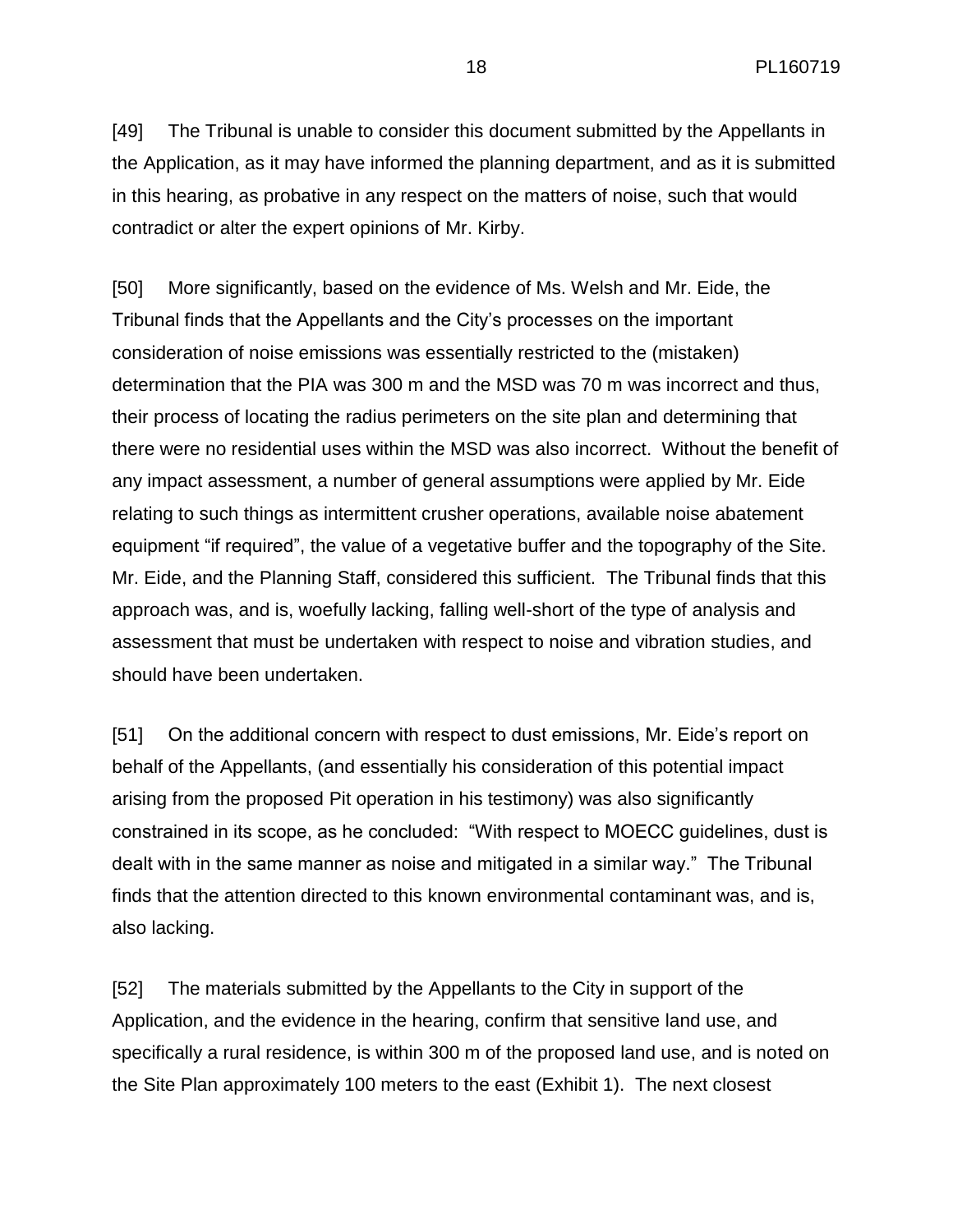residence, on Baker Lake, is approximately 400 m to the north of the property. Mr. Sloan, Mr. Jones, Mr. and Mrs. Aguiar, and Ms. Carrier all testified as to the location of their residences on Baker Lake (and in Ms. Carrier's case, on the River), as noted on the title block Map (Exhibit 3, Tab 70). All of them, and Baker Lake itself, are within the 1,000 m PIA.

[53] Mr. Kirby's testimony, is thus accepted by the Tribunal, as being persuasive in determining the correct (minimum) PIA and MSD areas at play in this proposed operation, and the significant shortcomings of the Appellant's supportive studies which omitted the necessary and required comprehensive and quantitative noise impact assessment, inclusive of acoustic modelling. It is this type of quantifiable study, which would determine all potential noise sources (including haulage), undertake acoustic modeling of all noise, consider topography, geography, surfaces, that would more accurately determine emissions and impacts, and inform the determination of what, if any, mitigation measures are necessary or effective.

[54] Mr. Kirby's opinion is that the Appellants have failed to adhere to approved MOECC methodologies and no accurate determination has been made as to the extent of the adverse noise and dust emissions from the Pit or the haulage roads that would impact the nearby residential lands. Mr. Kirby's opinion was that the Appellants have incorrectly undertaken the process of identifying all sensitive receptor locators in proximity to the Site partly because the AID and MSD have been improperly reduced and partly because the Appellants completed the exercise "in reverse".

[55] Mr. Kirby also opines that as there has been no consultation with the MOECC, Mr. Kirby is of the view that all required MOECC approvals have not been considered. Specifically, Mr. Kirby's opinion is that, based upon the application of s. 9(1)(a) of the *Environmental Protection Act*, and the regulations, the Appellants would be required to secure an Environmental Compliance Approval from the MOECC.

[56] The Tribunal, in considering all this evidence, finds that the proposed Agreement,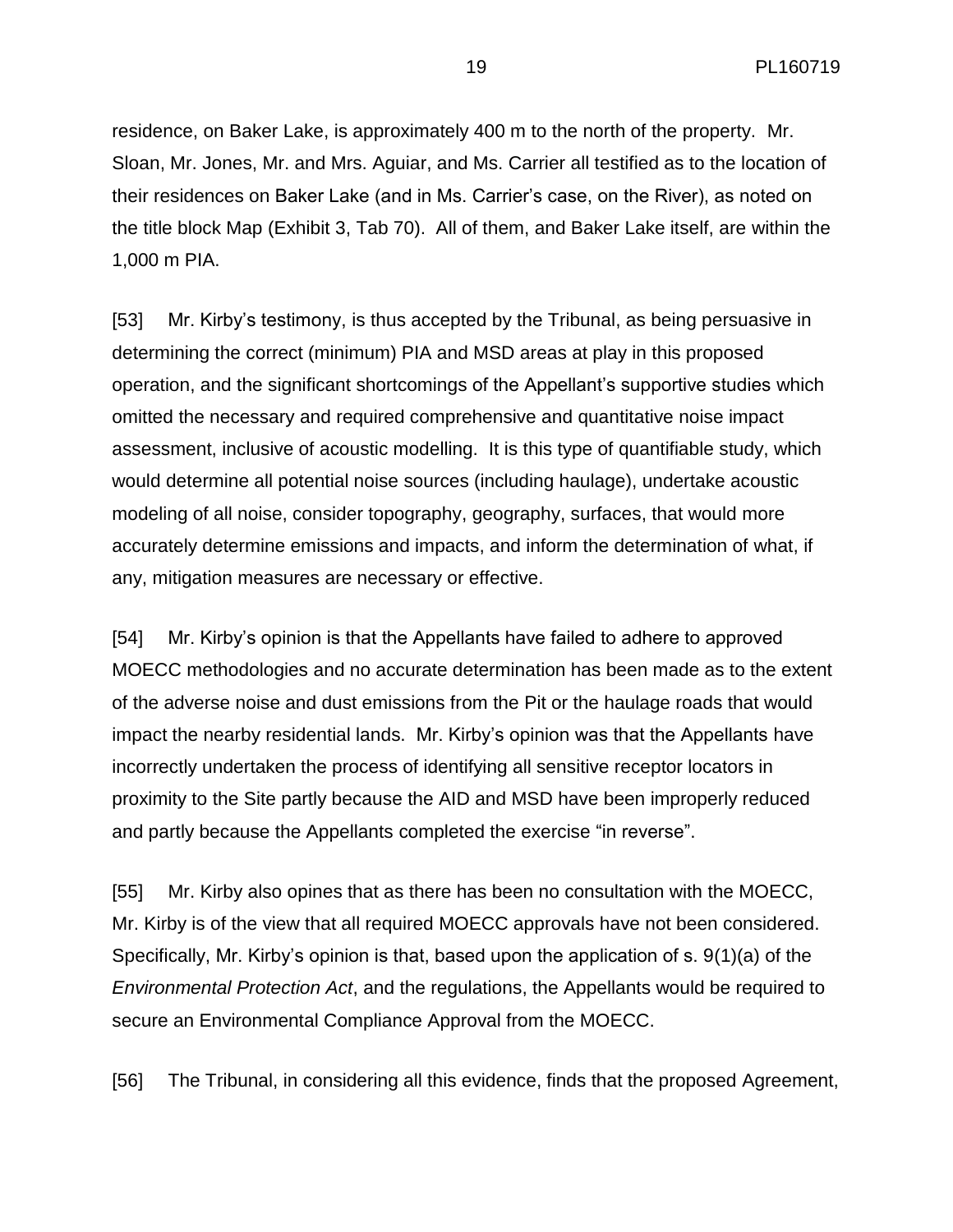and specifically the provisions relating to Noise and Dust, are inadequate, inappropriate and fail to adhere to the applicable provincial legislation, regulations and guidelines for an operation such as the one that would be facilitated by the proposed Agreement.

## **SLOPE STABILITY, EROSION AND MRCA REGULATIONS**

[57] Given its context within the topography and geography of the area, and in particular its immediate proximity to the River, the Appellants proposed extraction from the Site necessitates compliance with all applicable regulations and guidelines as they apply to development within the jurisdiction of the MRCA.

[58] There were a number of plans and drawings that were drawn to the attention of the Panel in the course of the evidence. The Site Plan (Exhibit 1), the aerial and land photographs and drawings showing the zoning areas, right of way and extraction areas and various slope, toe slope, flood line, high watermark, watercourse, and embankment demarcations (Exhibit 16 and Exhibit 3, Tabs 60 to 70) were reviewed and considered by the Tribunal, primarily as introduced through Mr. Singh's testimony.

[59] The testimony of Ms. Welsh and Mr. Eide, when coupled with the documentary evidence, indicates to the Tribunal that, much like the process undertaken for determination of noise and dust emission concerns, insufficient and incomplete consideration was given to matters of slope and bank stability and slope erosion in the Appellants' Application.

[60] Mr. Eide's reports filed on behalf of the Appellants, while addressing some specifics of the extraction area, watercourses and drainage, and topography in the "Field Notes" section of the document (Exhibit 3, Tab 47 – pp 934-939) contains little consideration of slope stability and erosion concerns, relative to the proposed extraction area.

[61] In this case, the MRCA was at least consulted (whereas the MOECC was not). Within the Appellants' submissions, correspondence from Ms. Welsh dated April 25,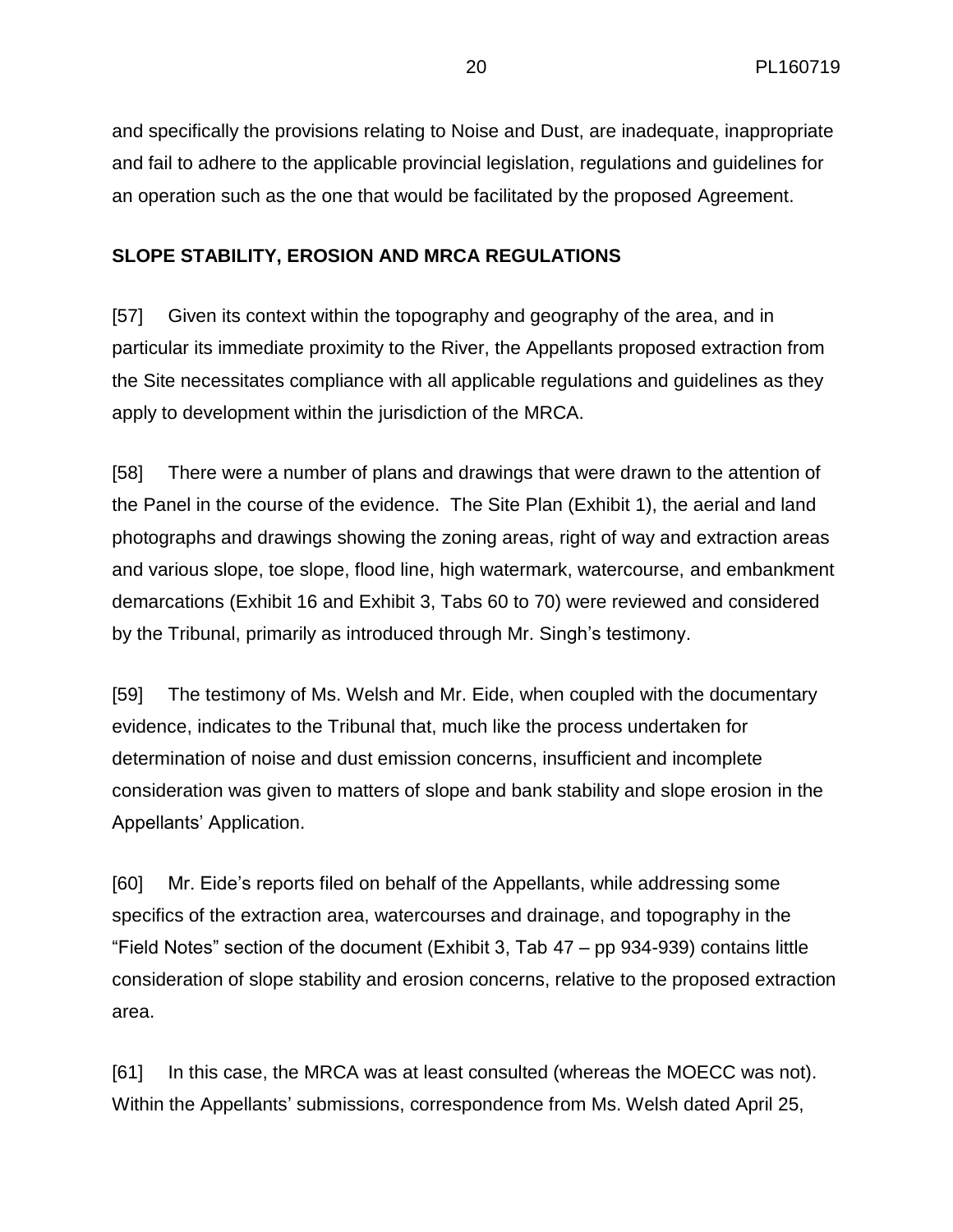2014 reproduces comments received by the City from the MRCA. The letter from MRCA that contained these comments was submitted as Exhibit 9.

[62] The comments from MRCA indicated that there were concerns about the Pit development and closure because of the location of the Site and the steepness of the slopes, and identified the need to address such areas as slope stability and contouring, as well as drainage. The real possibility of flood concerns, in this area of the River, was noted by MRCA since a major washout had occurred upstream in the 90s as a result of improper erosion control measures. Despite these comments Ms. Welsh's planning report indicated only that MRCA had provided comments, and provided the summary conclusion that "The runoff or upland drainage, from the Crown Lands to the north, will not be disturbed". No basis for this determination was provided.

[63] The Appellant's materials, and the Planning Staff's consideration of these issues, preceding Council's deliberation of the Agreement, thus did not sufficiently deal with the concerns and matters raised by MRCA.

[64] Mr. Vallier, the General Manager with the MRCA testified as to the involvement of MRCA in the application. Mr. Vallier was not involved in the consultation at the outset of the application and his evidence in chief was very limited. Mr. Vallier testified that he could provide no opinion in regards to the appropriateness of the Application and could only indicate that the Pit would be located outside the flood plain line and therefore no permit was required from MRCA. Since the 200 foot right of way was reserved to the Crown under legal title to the Site, and with the elevations, the proposed area for extraction by the Appellants had been moved back from the flood line mark and as a result MRCA determined that there would be no activity within the flood plain. Mr. Vallier was careful to clarify that no engineered flood plain mapping existed for this part of the River, and flood line limits were extrapolated from other data. This had been confirmed in a communication to the Appellants dated August 23, 2011 (Exhibit 10). Mr. Vallier indicated that unless the Top of Stable Slope was determined, the MRCA accordingly had no role to play in the application or approval process.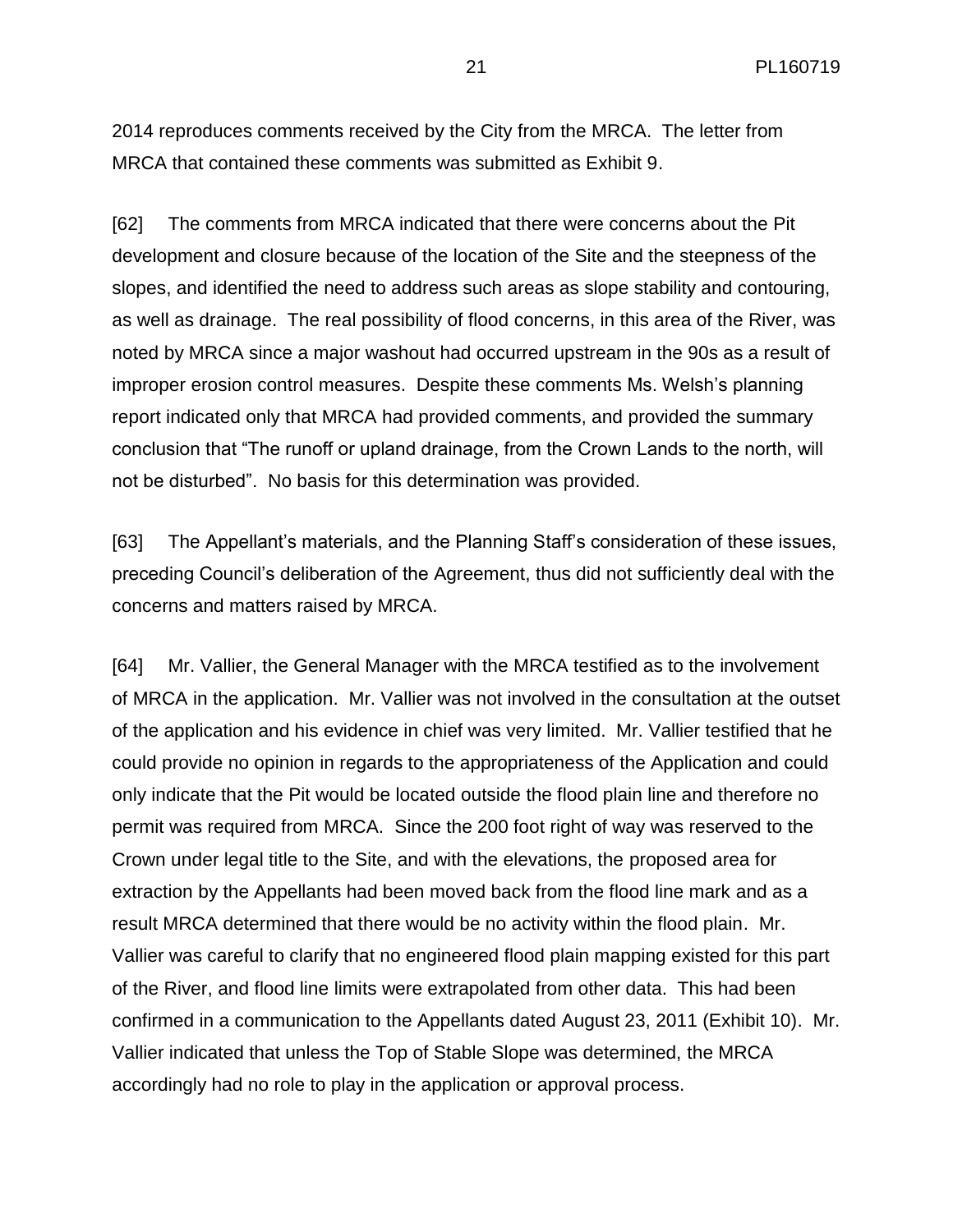[65] The extent of MRCA's lack of involvement in the Application process was confirmed in cross-examination when Mr. Vallier identified his email to the City, which was forwarded after the refusal of the Application was reviewed. After confirming that MRCA had not, at the time, addressed anything relating to slope stability or stable slope allowance outside of the flood plain (and therefore not within the jurisdiction of MRCA) Mr. Vallier confirmed in his email as follows:

> ….I do agree with the peer review consultant in that due to the fact that property abuts a regulated river (under the MRCA Regs) that input or direction should have been provided to the effect of having a slope stability assessment completed. Once you have identified where the top of stable slope is, we can then further delineate where development can take place i.e. 15 m back from tope of stable slope (see diagram) and not just back 61 metres from the river and 15 metres from the property to the north.

[66] Mr. Vallier confirmed in his testimony that this email reflected his current position, and he advised that having now considered the matters raised by Mr. Singh, he believed that it would be appropriate to determine the top of slope.

[67] It was the City's submission was that no clear reason was provided as to why MRCA signed off on slope stability. On the evidence presented, it appears to the Tribunal clear that MRCA decided that they had no role to play in reviewing or approving the proposed development because it was beyond the floodplain and had not fully reviewed or investigated slope stability for that reason. It is equally clear, on the evidence, that the City believed that this aspect of the proposed operations had somehow been vetted by MRC and that no issues existed. Mr. Eide, and the Appellants, saw no need to address any matter of slope stability or erosion control.

[68] The Appellants provided no expert testimony, or other testimony in regards to the matter of compliance with MRCA's erosion hazard and steep slope policies within O.Reg. 165/06 (Exhibit 3, Tab 18) and other regulatory and best-practice engineering controls required for an Application of this nature.

[69] Mr. Pickering, now retired, had been the District Manager for the Timmins District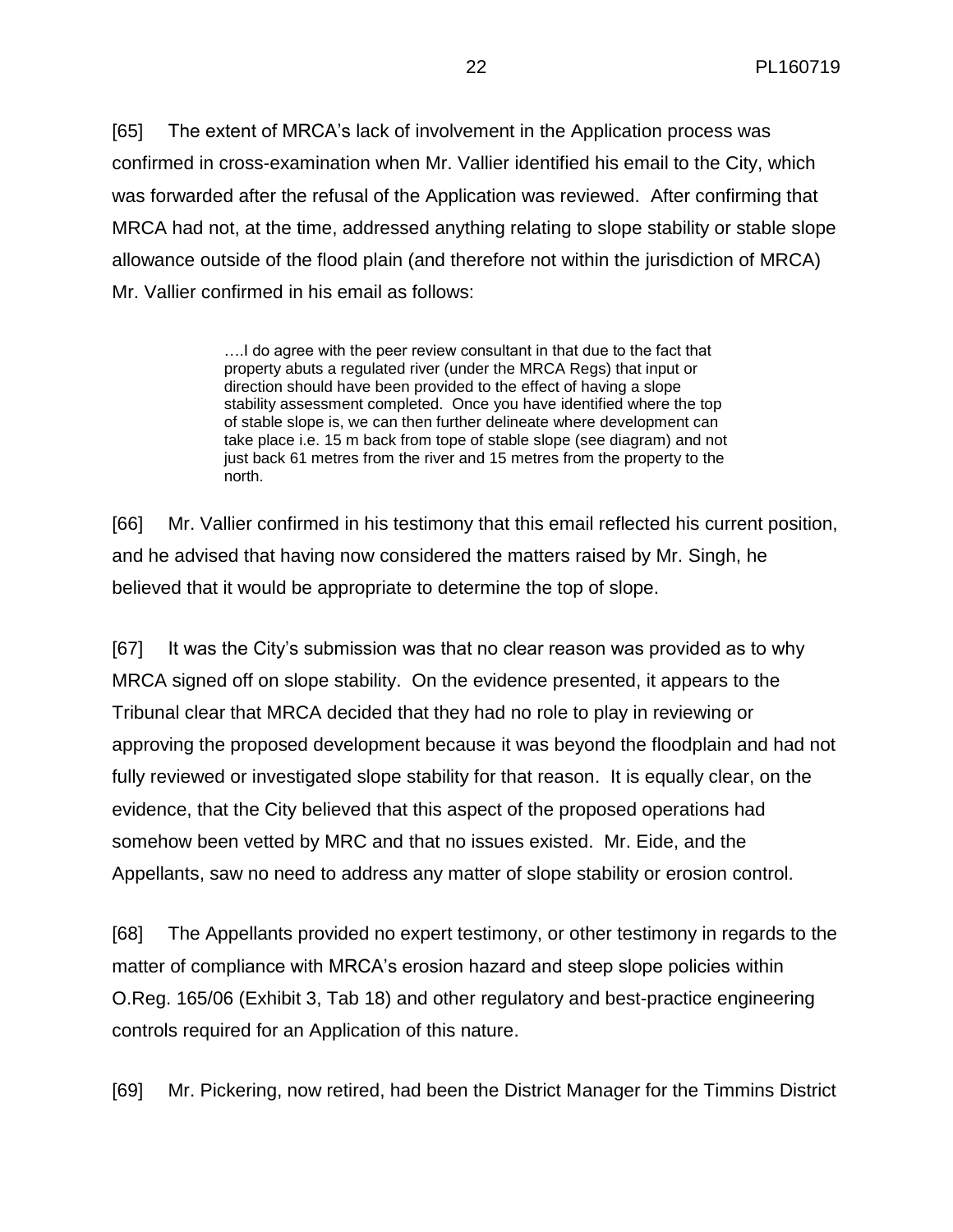MNRF, had co-chaired a planning team with the Mattagami River System Water management Plan for three years, and had some familiarity with the file relating to the aggregate Pit and was aware of the prior request for a proposed residence on the land. Mr. Pickering confirmed that since this was not a permit application under the *Aggregates Resources Act*, the MNRF was not the approval authority and had not undertaken any comprehensive investigation or review of this application. Mr. Pickering indicated that because of the location of the proposed Pit adjacent to the Mattagami River, which was prone to flooding, had this been a pit on Crown lands it would properly have been examined by a specialized section of the Ministry's engineering and hydrology at the regional level and most certainly the MOECC would have been involved. None of this occurred in this instance.

[70] Mr. Singh's retainer was to provide a geotechnical engineering review of the Appellant's submission prepared by Mr. Eide. The Tribunal was provided with a detailed and comprehensive overview of the slope stability and erosion concerns relating to the Appellant's proposed operations, and permitted by the draft Agreement by Mr. Singh. Mr. Singh's expert testimony is uncontroverted since he alone turned his mind to the concerns and expected investigations required because of the Site's location.

[71] Mr. Singh reviewed the legislative background to the controls in place for slope stability and erosion controls first under the *Conservation Authorities Act*, and subsequently extended through a set of detailed provincial guidelines, amendments to the Act, and the PPS, as well as both the "parent" regulations and regulations governing individual conservation authorities such as the MRCA. Mr. Singh confirmed that such regulations are rooted in the goals of the PPS which require that all development protect public health and safety and property.

[72] The Tribunal finds that in order for this Agreement to be considered and approved, the requirements of s. 12 of the *Aggregate Resources Act*, and the regulatory framework identified by Mr. Singh firmly requires a determination by the planning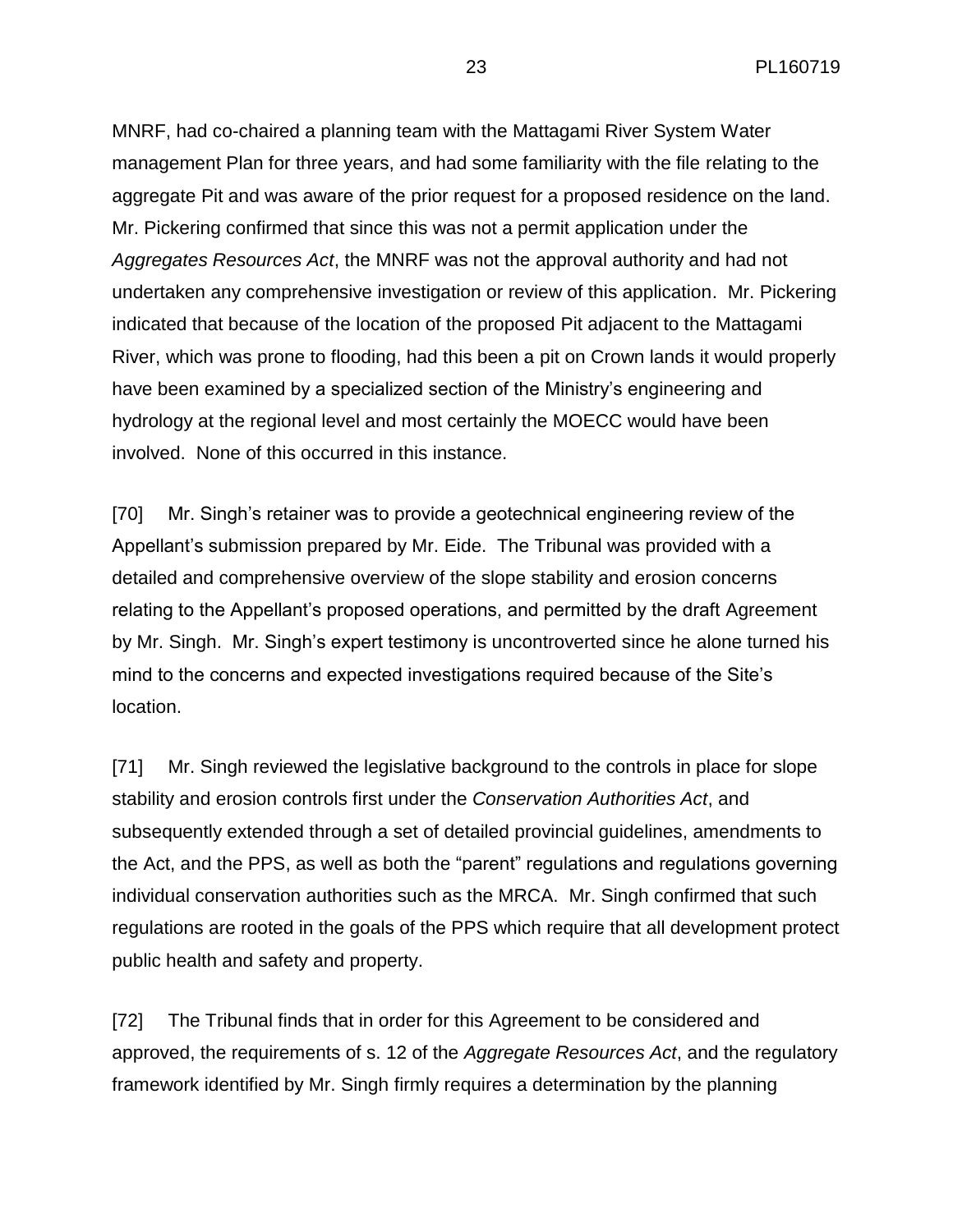authority as to the effect of the Pit on the environment and the surrounding rural community, and the effects on surface water resources, inclusive of the River and other watercourses. Compliance with the MRCA regulations and best engineering practices would be required to ensure that the Pit operation occurs in areas sufficiently set back from the top of the steep natural slopes of the River to avoid risks to the slope stability and of erosion.

[73] The MRCA Regulation, reviewed by Mr. Singh, grants MRCA authority over the river valleys that have depressional features, the extent of which is determined through a process that requires a determination of certain finite limits, or "boundaries" of the river valley, dependent upon the stability of the slope. The process, in its basic form under the regulatory framework, is intended to ensure that no development occurs inside of an upper limit of the slope of any slope or bank along a river that is potentially subject to natural hazards such as flooding, erosion or slope collapse.

[74] The question is where the line of that limit is to be drawn. That line is referred to the 100 year Erosion Limit or the Erosion Hazard Limit. Where the slope is stable, the linear limit of control is the "stable top of bank, plus 15 metres inland". Where the slope is unstable, the process of determining the upper boundary of the valley (and thus the control by the MRCA) is a bit more complicated, requiring a determination by qualified experts of the predicted long term stable slope projected from the existing stable slope or, if the toe of the sloe is unstable from the predicted location of the toe of slope, plus 15 metres. These calculation processes are understood when viewing cross-section diagrams outlining the concepts and the real-time calculations based on field data.

[75] Mr. Singh's report, in support of his testimony, contained a succinct summary of the regulatory framework:

> In summary, current Policies direct development away from natural slopes (shorelines, valleys) and also prescribes setback allowances based on the slope and erosion related hazards. Accordingly, new development is directed to tableland at a safe distance beyond the hazard limits. Under the policies even if a slope has achieved its stable angle and there is no toe erosion, the Erosion Hazard Limit is the top of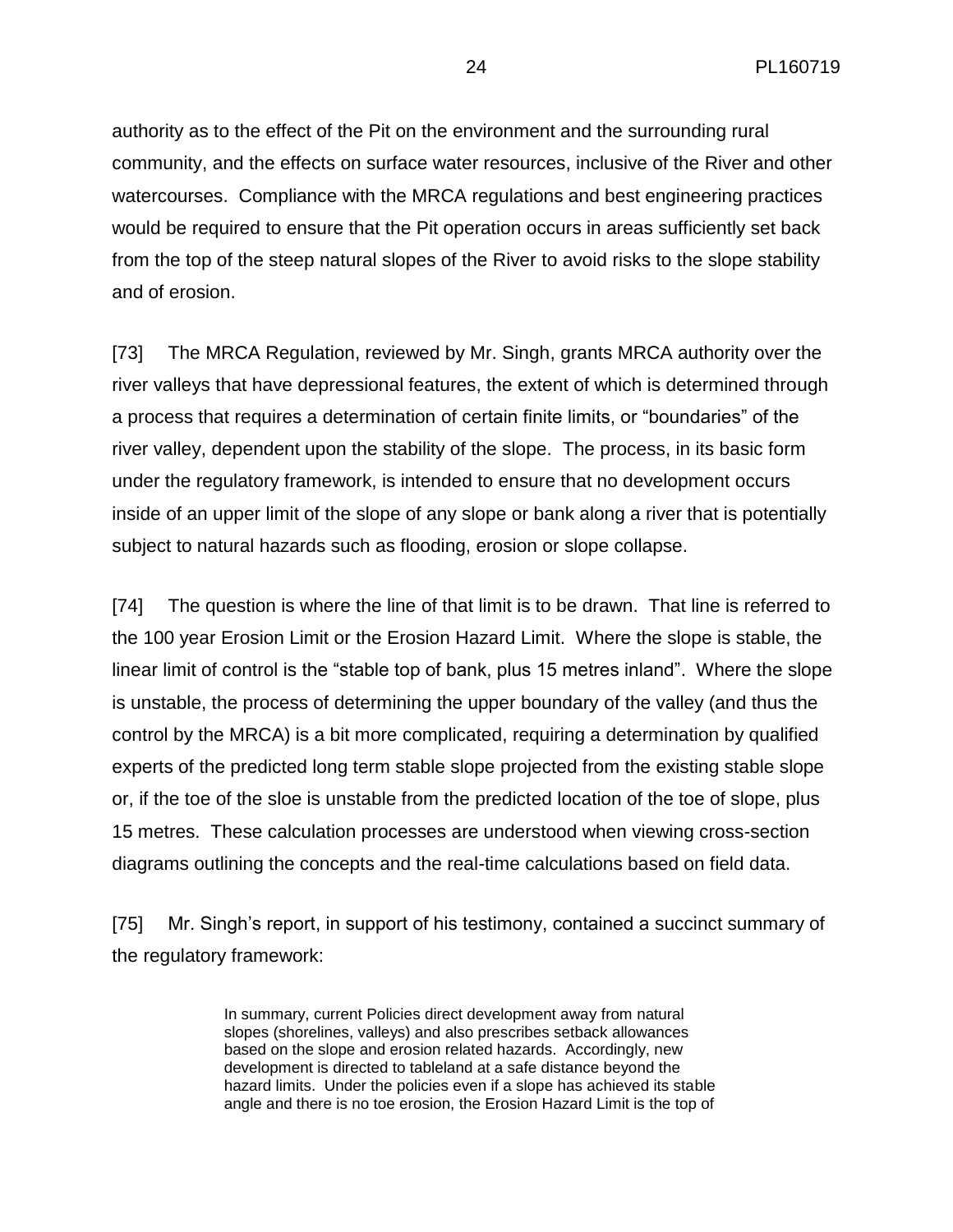slope plus the applicable erosion access allowance. If a slope has inadequate stability (due to steep inclination and/or potential toe erosion) the Erosion Hazard Limit will therefore be established further inland accordingly, thus further reducing the tableland available for development.

[76] With respect to the Site, Mr. Singh undertook a slope rating exercise utilizing a series of assessment criteria and testified that the Slope Rating Chart for the subject Site was 38.0 (Exhibit 20). The criteria thus indicates that the Site has a "moderate potential" for instability, thus requiring a detailed report with a variety of field work, surveying, and testing—none of which has been done by the Appellants.

[77] Mr. Singh's opinion was that the required slope stability assessment and investigation of the slopes on the River, had obviously not been completed, and was strongly recommended. The assessment process would include a Top of Bank staking exercise. In Mr. Singh's opinion, based on his review of the information available, the manner in which the Appellants currently had proposed the extraction and buffer area would in fact involve the removal of a portion of the southwesterly portion of the slope – something that could result in drainage from the base of the Pit down to the River in heavy rains or melt and thus pose a long-term risk of detrimental erosion.

[78] Mr. Singh concluded that the single cross-section completed by the Appellants was insufficient and additional cross-sections were required to ascertain the exact and appropriate location of the extraction area and depth of the Pit relative to the slopes. As well, since the proper Top of Bank staking exercise, and an assessment of the slope toe erosion allowance, had not been completed, the potential limits of the extraction area (as set out in the Site Plan) could very well be further reduced.

[79] With the aid of photographs and the diagrams, and site examination, Mr. Singh also identified additional site specific concerns that would also require further examination and investigation, including the presence of a watercourse on the Site which had not bene identified by the Appellants, and the contours of an older abandoned pit on the Site. These too, in Mr. Singh's opinion, needed to be assessed. Although Mr. Singh's scope of work did not include the type of full investigation and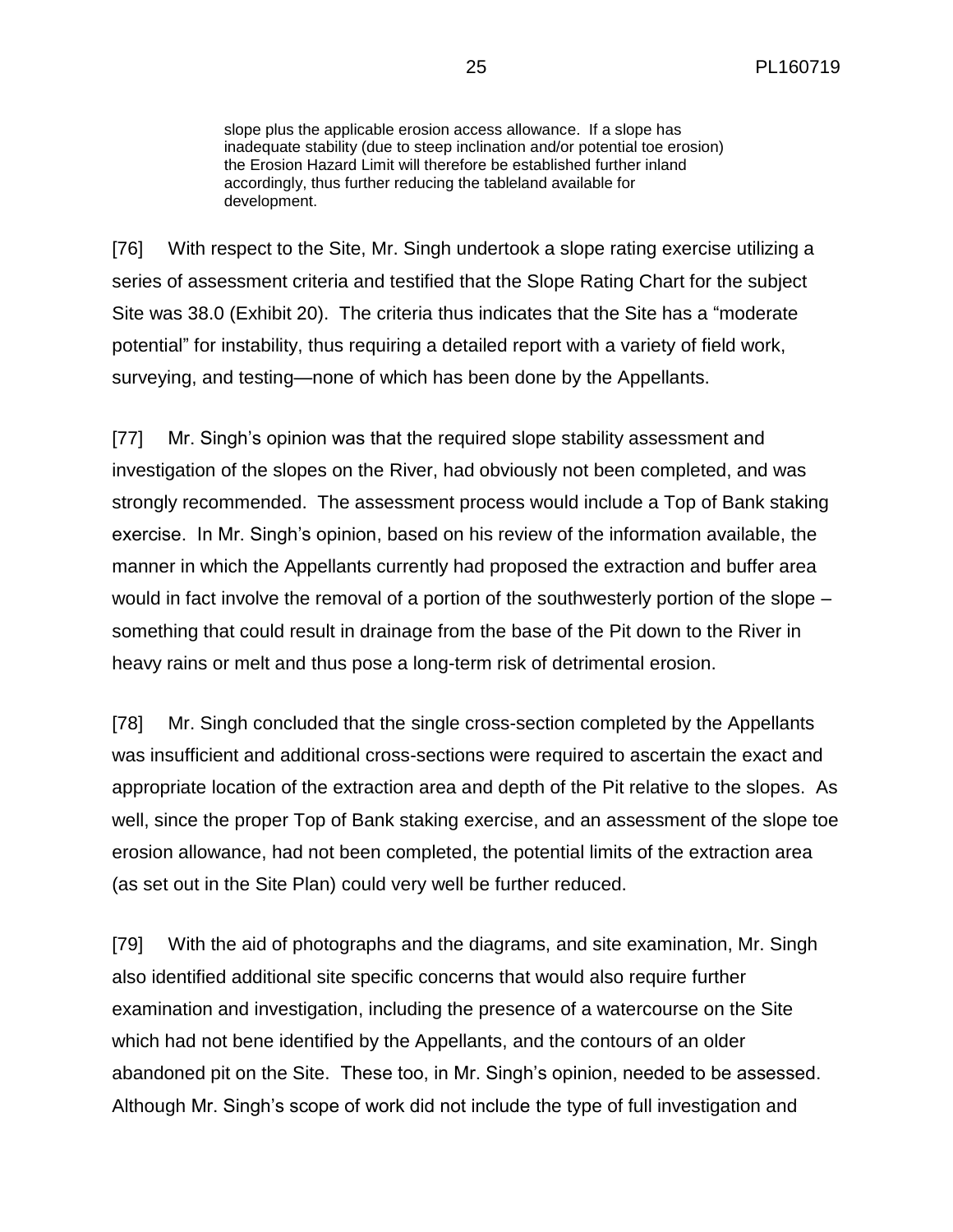assessment required before consideration of any site plan agreement, his opinion was that there was sufficient information available that pointed to deficiencies in the parameters of the extraction areas. These parameters were unsupportable without proper investigation and in his view, the 61 m setback identified by the Appellants was, in Mr. Singh's view, "not nearly enough" to ensure that slope stability was maintained.

[80] Mr. Singh in summary, outlined the deficiencies in the proposed site plan as it related to the necessity of ensuring that the stability of the Site's steep banks on the River, and erosion controls were addressed – matters that the MRCA had fairly identified in its comments to the City's planning staff. Further work, in Mr. Singh's opinion was required to ensure that drainage and site grading would prevent any surface erosion on the slow. Ultimately nothing should be done to permit operations under any agreement until, and unless, the required investigation and analysis had been properly completed by a professional engineer, and only with prior approval by applicable regulatory agencies.

[81] The Tribunal accepts Mr. Singh's evidence in its entirety and finds that the proposed location of an excavated pit at the proposed elevation, to the indicated depths, in proximity to the steep slopes of the River, and surrounded to the west, south and east by riverbank, necessitates a thorough and complete geotechnical assessment of the site development. For the reasons indicated, upon Mr. Singh's testimony, the Tribunal finds that the Appellants' application was, and is, wholly deficient in this regard and any site plan agreement could not be considered or approved, until such assessment work is completed.

#### **HYDROGEOLOGY AND WATERCOURSES**

[82] The Tribunal was provided with expert hydrogeological evidence by Mr. Jones, which was uncontroverted and unchallenged. Mr. Jones had undertaken a desktop peer review of the only other evidence before the Tribunal in relation to hydrology and the water table beneath the site, which is a report prepared by Mr. Dan Cook on behalf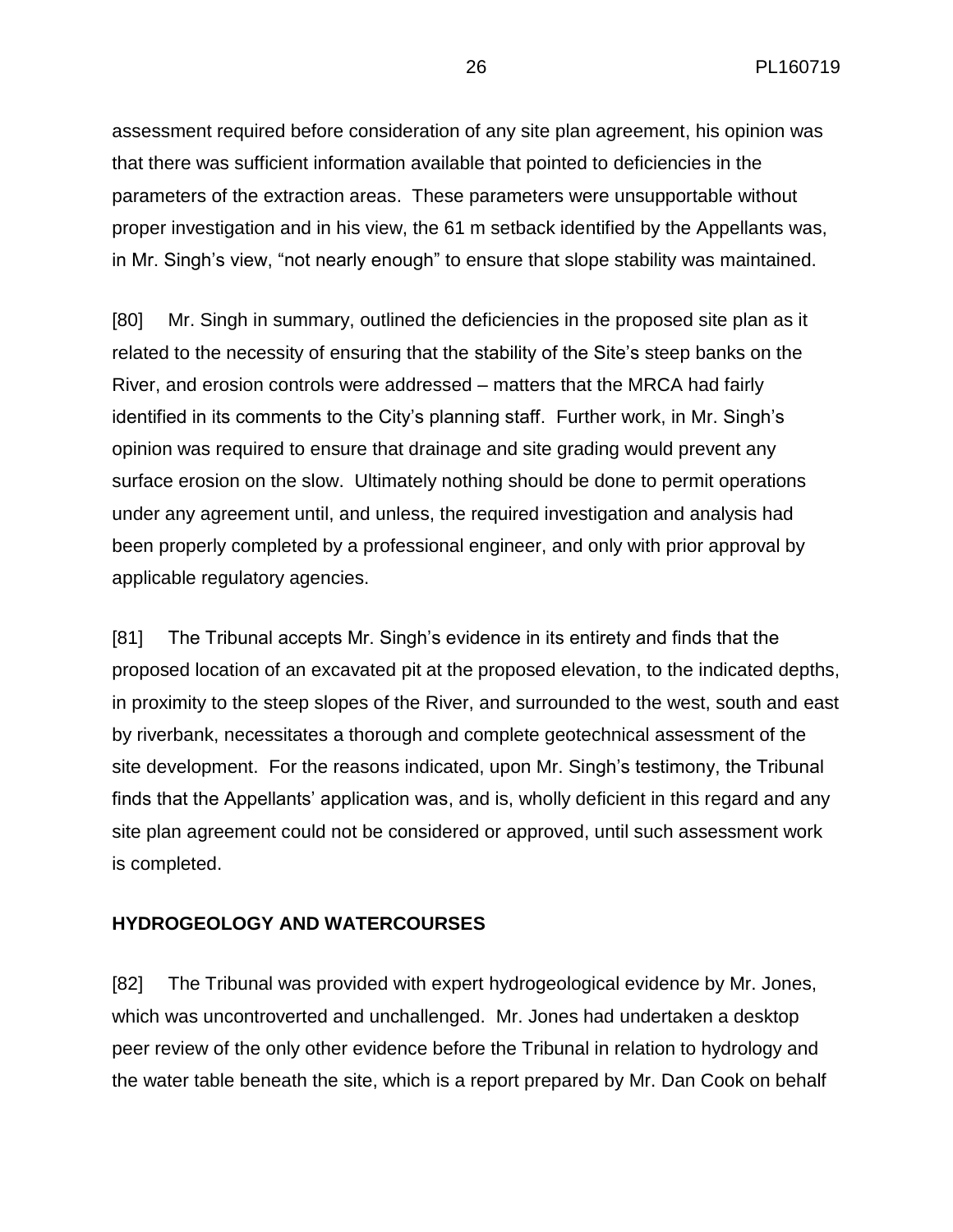of EXP for the Appellants (Exhibit 3, Tab 47, pp 1027-1028).

[83] The location of the water table is of crucial importance in any aggregate operation as the proposed bottom depth of the Pit, in this case, is at 1.5 m. above the ground water table. The depth of the excavation must be determined with care as the miscalculation of the depth of the ground water table can have significant adverse impacts.

[84] Mr. Jones, in his testimony, and in his report, addressed a number of concerns relating to the Appellants' report submitted to the City in regards to the location of the water table. They are:

- (a) The Appellants' determination of the ground water table is based, in part, on data from wells drilled to the north and east of Baker Lake. Mr. Jones indicates that these wells are, based on the data, located in a different watershed than the Site and the well information logs referenced (Exhibit 3, Tabs 49 to 53) are thus unreliable to establish the water table on the Site;
- (b) Test pits that were dug on the Site were not useful as they did not intersect the water table, and alternative drilled test holes were not obtained as required under reporting standards for aggregate resource applications
- (c) EXP estimated the location of the ground water table by linear extrapolation between Baker Lake elevation and the River elevation, a distance of 400 m and a resultant linear slop of 0.03 m/m. Mr. Jones is of the opinion that the other site information raises doubt as to EXP's use of the extrapolation method to determine the table depth.
- (d) Due to the topography and elevation of the plateau of the Site, relative to Baker Lake and the River, in Mr. Jones's view, the expectation would be that the water table would rise beneath the Site and then fall to the River. If so, the extrapolation assumptions, and EXP's estimated location of the water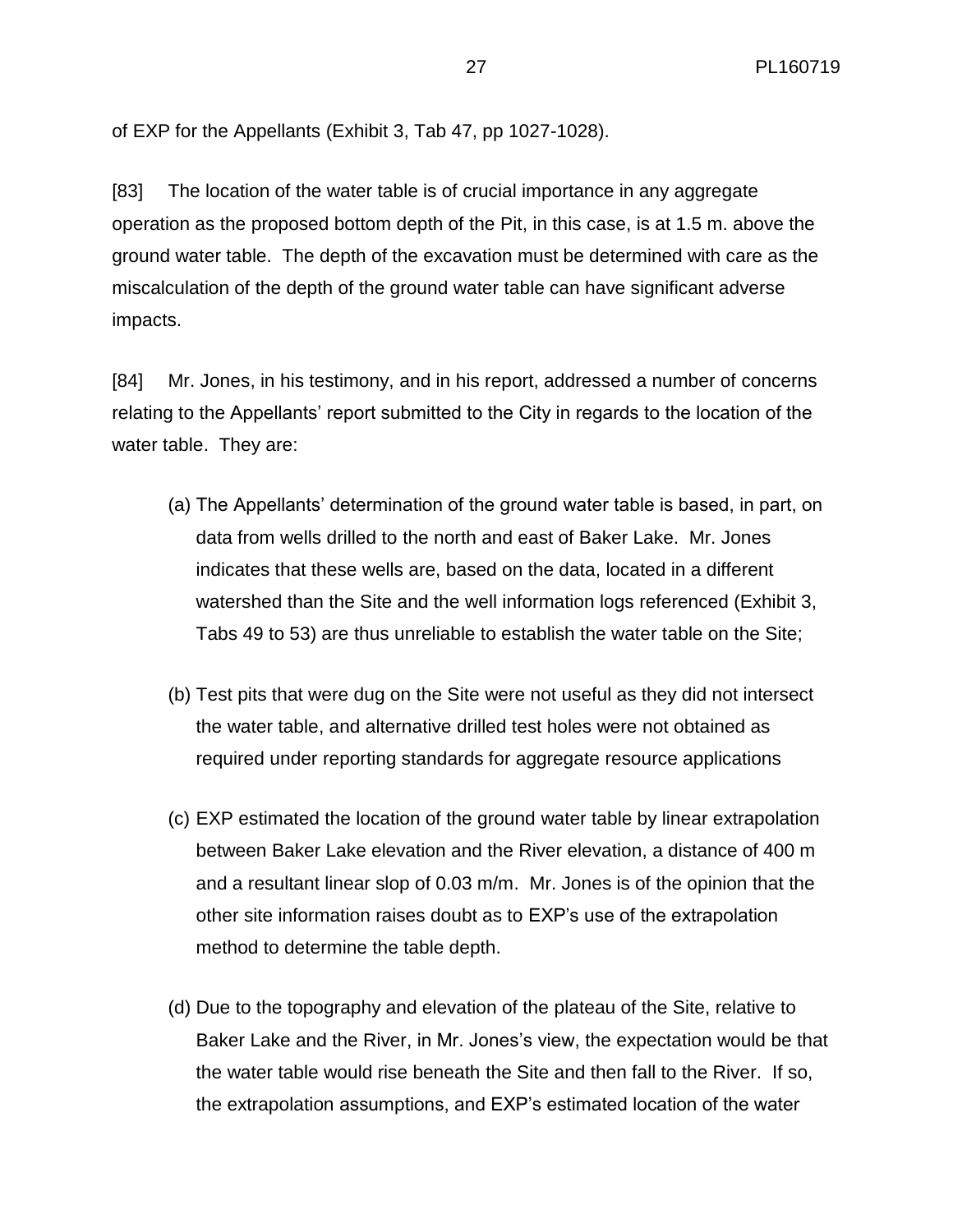table would be incorrect.

- (e) Using an alternative estimation exercise based on the soils and the elevations of a watercourse on the Site, that may be related to the water table, Mr. Jones estimates that the water table on the Site might actually be between 285 and 288 masl (versus the 283 masl estimate of EXP).
- (f) The vegetative cover on the Site would also, to Mr. Jones, suggest an elevated or "perched" water table on the Site, thus higher than the determined depth of the water table arrived at by EXP.

[85] The Tribunal has reviewed the Report of EXP submitted in support of the Application by the Appellants and relied upon by Ms. Welsh in her opinion and recommendations and the evidence of Mr. Jones as the attending expert. The evidence of Mr. Jones, as the only expert qualified by the Tribunal on the subject, is sufficient to raise concerns with respect to the veracity of the estimated water table on Site as submitted by the Appellants. Upon this evidence the Tribunal is unable to determine, with certainty, the depth of the water table, which ultimately would affect the acceptability of the proposed depth of the extracted Pit under the Agreement.

[86] The Tribunal accepts Mr. Jones recommendation that properly drilled test holes, as would ordinarily be required for any such aggregate permit application, should have been done and would, ultimately, have resulted in a precise and reliable determination of the depth of excavation of the Pit.

[87] In the absence of certainty, similar to the lack of reliable determination of matters relating to slope stability and erosion control, and noise, vibration and dust emissions, the Tribunal must again find that it would be inappropriate to consider this matter to be sufficiently addressed for the purposes of the Site Plan Application, and another reason to consider the Application insufficient and incomplete.

[88] Mr. Jones also testified as to surface water drainage. It is the failure of the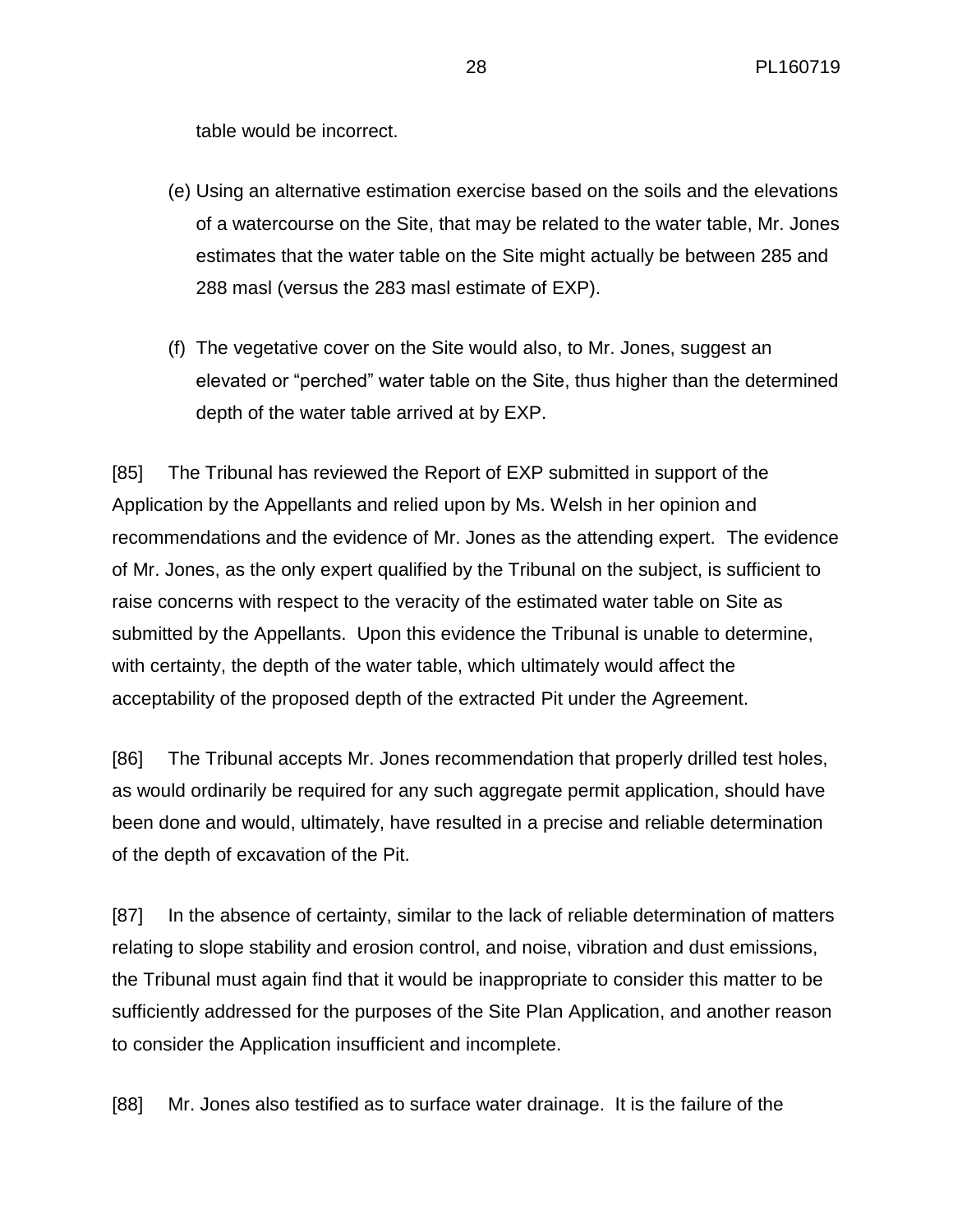Appellants submission to report the watercourse located on the Site that again raises doubt as to the conclusion of the Appellants, in their submission, that the existing drainage pattern on the Site will not be altered (and then echoed by Ms. Welsh in her report and recommendation).

[89] While it may be insufficient in some circumstances to raise or create mere apprehensions of doubt or concern regarding an applicant's submissions to support a planning application, in this case the Tribunal finds that there is uncontradicted expert evidence to call into question the sufficiency of the required investigations and assessment necessary to ascertain the all-important water table level and the impact of the proposed extraction area on surface drainage. The Tribunal is unable to conclude that the necessary technical studies have been completed to conclude that the proposed operations under the Agreement would be consistent with provincial policies and regulatory requirements necessary to satisfy the requirements of s. 12(1) of the *Aggregate Resources Act*.

#### **WILDLIFE AND FISH HABITAT AND SPECIES AT RISK**

[90] A determination that the proposed aggregate operation is consistent with the natural heritage policy provisions in the PPS, and conforms to the City's OP polices reflecting similar policies of protection of species, habitat and ecological functions, and the various regulatory provisions, standards and guidelines under the legislation necessitates the completion of an Environmental Impact Assessment ("EIA") to support consistency, conformity and compliance.

[91] Such an EIA was not completed in relation to the Application nor provided to the Tribunal in this hearing. In this case the Appellants relied, and rely, upon the 4½ pages in the Technical Report (Exhibit 3, Tab 47, pp. 926-930) relating to natural environment, significant wetlands, significant habitat of endangered and threatened species and fish habitats, and some supporting material, to satisfy these requirements. Mr. Eide, who has some related experience with MNRF in responding to applications, and workplace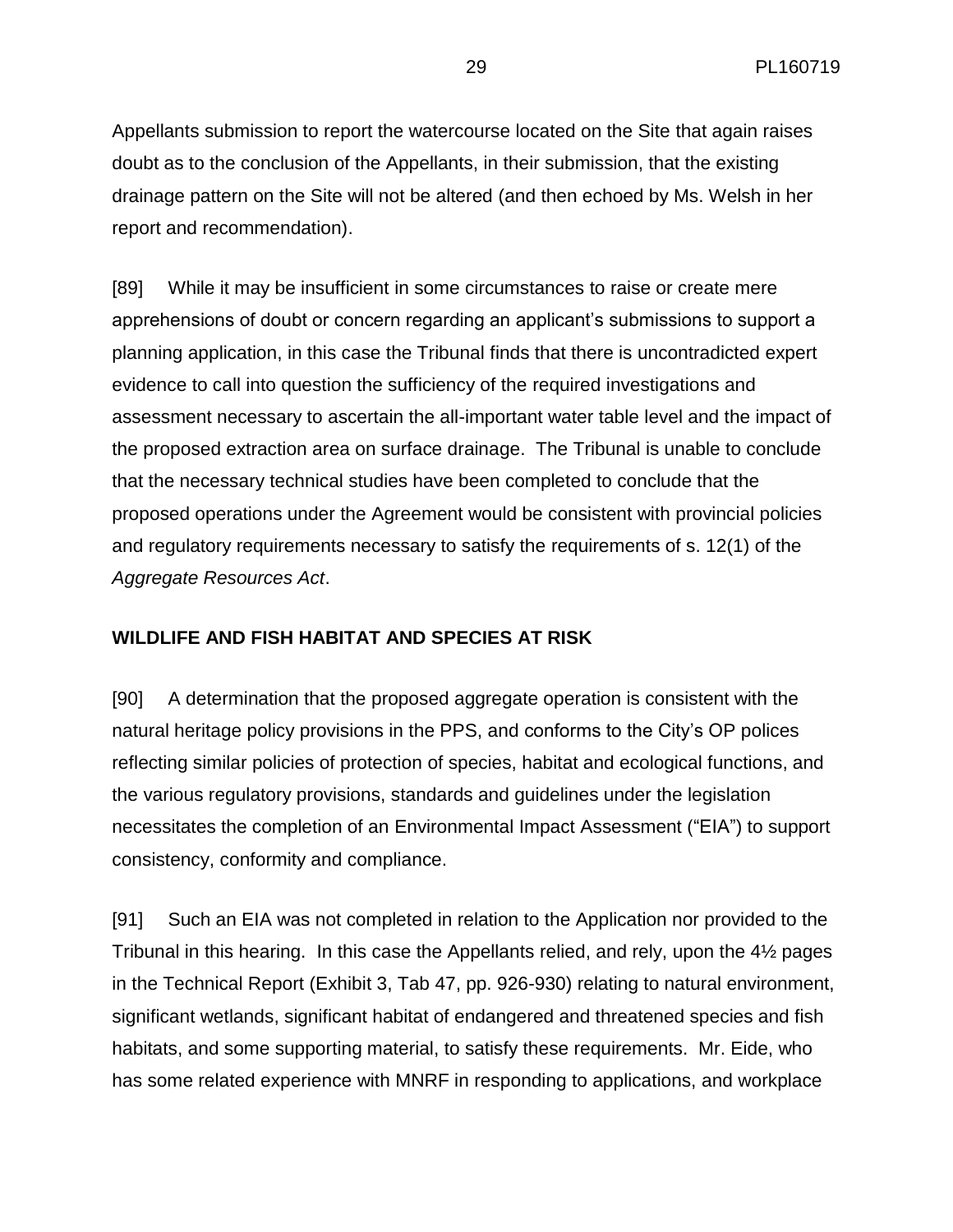training and experience in various aspects of the Ministry's wildlife and natural resource management and habitat protection and enforcement, was solely responsible for preparing this part of the report. The evidence presented to the Tribunal confirms that despite his familiarity with aggregate applications, Mr. Eide has no qualifications as a biologist, zoologist or in specialty areas relating to species at risk ("SAR"), experience in conducting environmental or wildlife assessments, or assessment and designations of Significant Wildlife Habitats ("SWH") or wetlands.

[92] Mr. Eide's evidence was considered against the evidence of Mr. Pickering who confirmed, as he did with respect to hydrology and slope stability, that the MNRF took no active or supervisory role with respect to compliance with requirements relating to fish and wildlife habitat or SAR in this Application. He confirmed that ordinarily the MNRF, if it were undertaking a thorough review of an application for such a pit on Crown lands, would require scientific evidence following established procedures in order to determine the presence or non-presence of significant wildlife habitats, sturgeon habitat in the Mattagami River, and the presence and potential impacts upon SAR and migratory bird surveys. Mr. Pickering confirmed that the reports required for such studies involved technical field work, assessment reviews and surveys relating to species and the use of fundamental methodologies employed for such wildlife and habitat assessments.

[93] Based upon Mr. Pickering's evidence alone, as supported by the documentary evidence, it is clear to the Tribunal that the Appellant's technical submissions in support of the application did not include the type of field work, data collections, surveys, and comprehensive analysis necessary to satisfy the policy and regulatory requirements relating to wildlife habitat, SAR and environmental impact assessments.

[94] The insufficiency of the Appellant's supporting studies in relation to such matters was made clear through the evidence of Mr. Parent who was qualified to provide expert testimony in the field of environmental impact assessments, wildlife inventories, SAR and habitat assessments. Mr. Eide's technical report was the subject of a desktop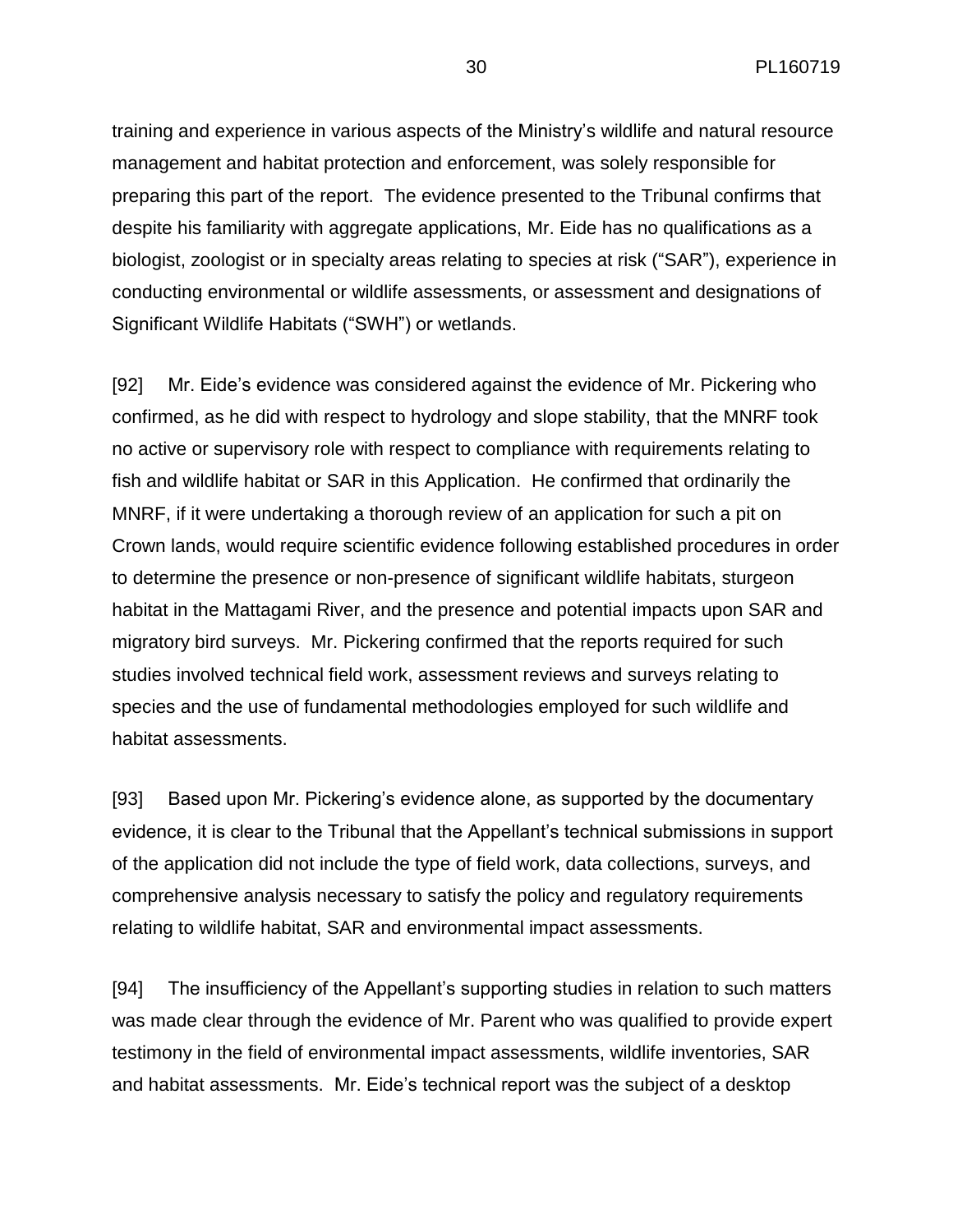assessment and review by Mr. Parent to determine if the report's conclusions were complete and appropriate and whether there were requirements of the *Endangered Species Act (2007)* to be addressed.

[95] Mr. Parent provided a detailed and persuasive overview of the relevant PPS policies and the provisions of the City's OP as set out primarily in section 2.9.6, as well as the Aggregate Resources Policies and Procedures Manual and the Natural Heritage Reference Manual. Mr. Parent indicated that neither Mr. Eide, nor any qualified person, had undertaken an inventory of species following proper methodologies, or an assessment and inventory of potential habitats. Ordinarily performed functions such as screening exercises, ecological site assessments, and the classification and mapping of lands and potential habitats, which would lead to determining the existence of Significant Wildlife Habitat were not completed according to Mr. Parent. This was, in the Tribunal's view, clearly supported by the absence of records, information or raw data within the collection of materials provided to the Tribunal by the Appellants purporting to satisfy these environmental requirements for the Application.

[96] Mr. Parent testified that without undertaking such a proper comprehensive environmental impact assessment, it was not possible to know the full extent of what potential species or habitats might be impacted by the proposed operations. In Mr. Parent's opinion, on even a cursory view, the Appellants' limited technical information submitted to the City had failed to consider three endangered species and six threatened species of birds in this area and failed to properly identify and consider reported SAR in the Timmins area and then assess their requirements against the potential habitat of such SAR on the Site or on adjacent lands. Mr. Parent's evidence was that criteria for at least seven types of significant wildlife habitat were identified by him that should have led to an investigation to determine candidate lands for significant wildlife habitat. The limited fieldwork that had been completed by the Appellants' consultant, Mr. Eide, did not, in Mr. Parent's opinion, meet the requirements of the policies, regulations and guidelines, necessary to determine the absence or presence of species.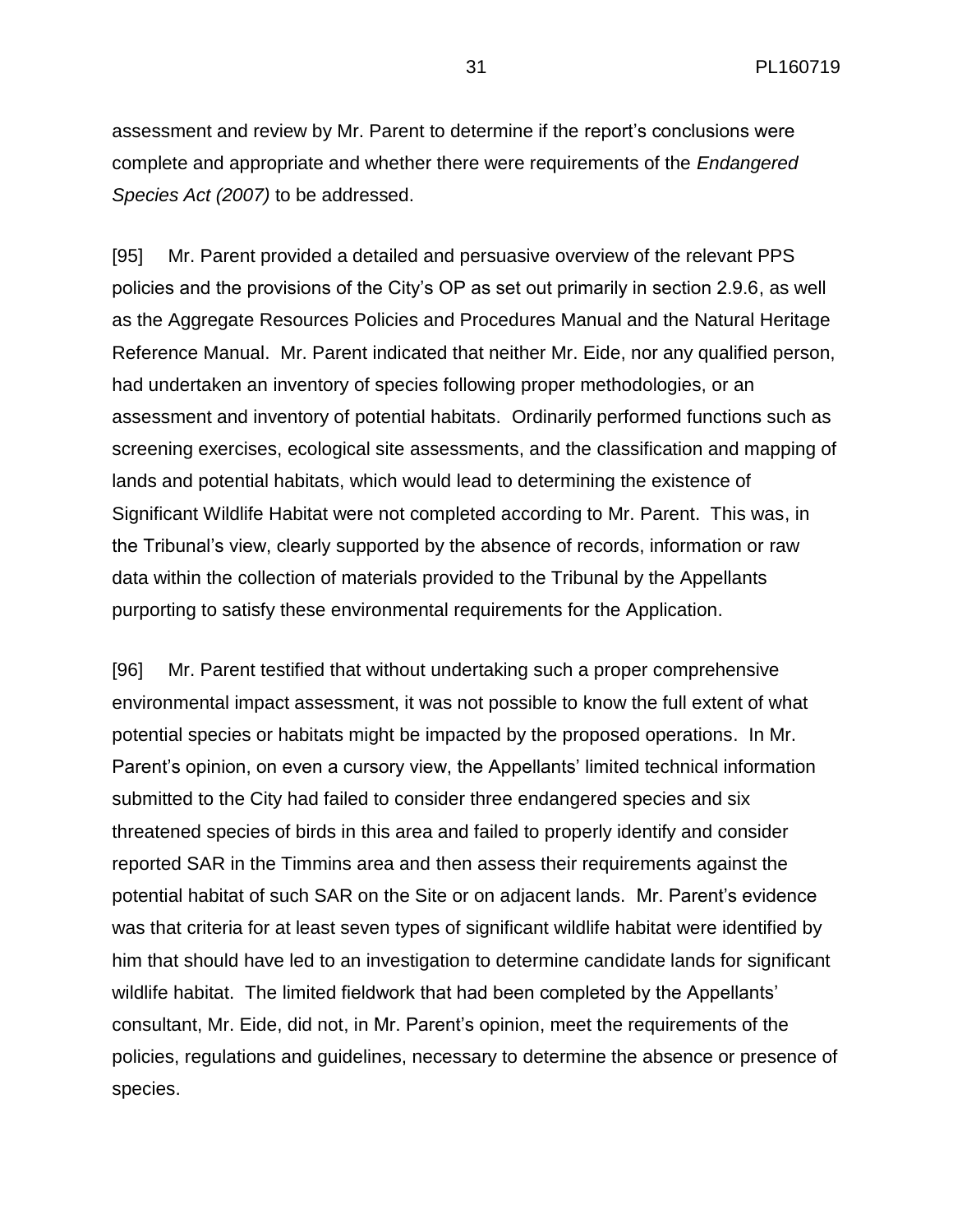[97] Succinctly, Mr. Parent's conclusion was the Appellants' technical reports provided wholly deficient conclusions regarding habitats of endangered or threatened species on the Site or on adjacent lands, which were provided without any technical field work, surveys, and without adequate supporting documentation to verify that proper methodologies had been employed. As such, the Appellants' supporting information failed to satisfy the requirements of the PPS or the City's OP, and did not follow the standards employed in aggregate pit applications of this kind. Mr. Parent testified that "the absence of evidence is not evidence of the absence of endangered, threatened species and SAR", and by failing to adequately provide analysis, methodology and rationales for processes followed, the site plan Application did not satisfy the requirements of the PPS or the City's OP.

[98] The Tribunal in not persuaded by the evidence provided by Mr. Eide that the cursory steps and reporting provided to the City satisfies the requirements upon the Appellant under the policies, regulations, guidelines and manuals that were thoroughly explained by Mr. Parent. Upon all of the evidence, the Tribunal is also not persuaded that the application for the harvesting permit, also processed through the MNRF, would somehow validate the sufficiency of the limited work undertaken by Mr. Eide or, itself, satisfy the requirements of the PPS or the City's OP in this appeal.

[99] The Tribunal accepts the uncontroverted expert evidence provided by Mr. Parent in regards to the insufficiency and failings of the Appellant's technical work and studies submitted to the City, and now placed before it in this hearing. The Tribunal finds that information submitted by Mr. Eide on behalf of the Appellants is not consistent with sections 2.1.5, 2.1.7 and 2.1.8 of the PPS, does not conform to section 2.9.6 of the City's OP, and does not satisfy the requirements as set out in s.  $12(1)(a)$  of the *Aggregate Resources Act*.

#### **PLANNING—THE PPS**

[100] The Tribunal has carefully considered all of the planning evidence provided by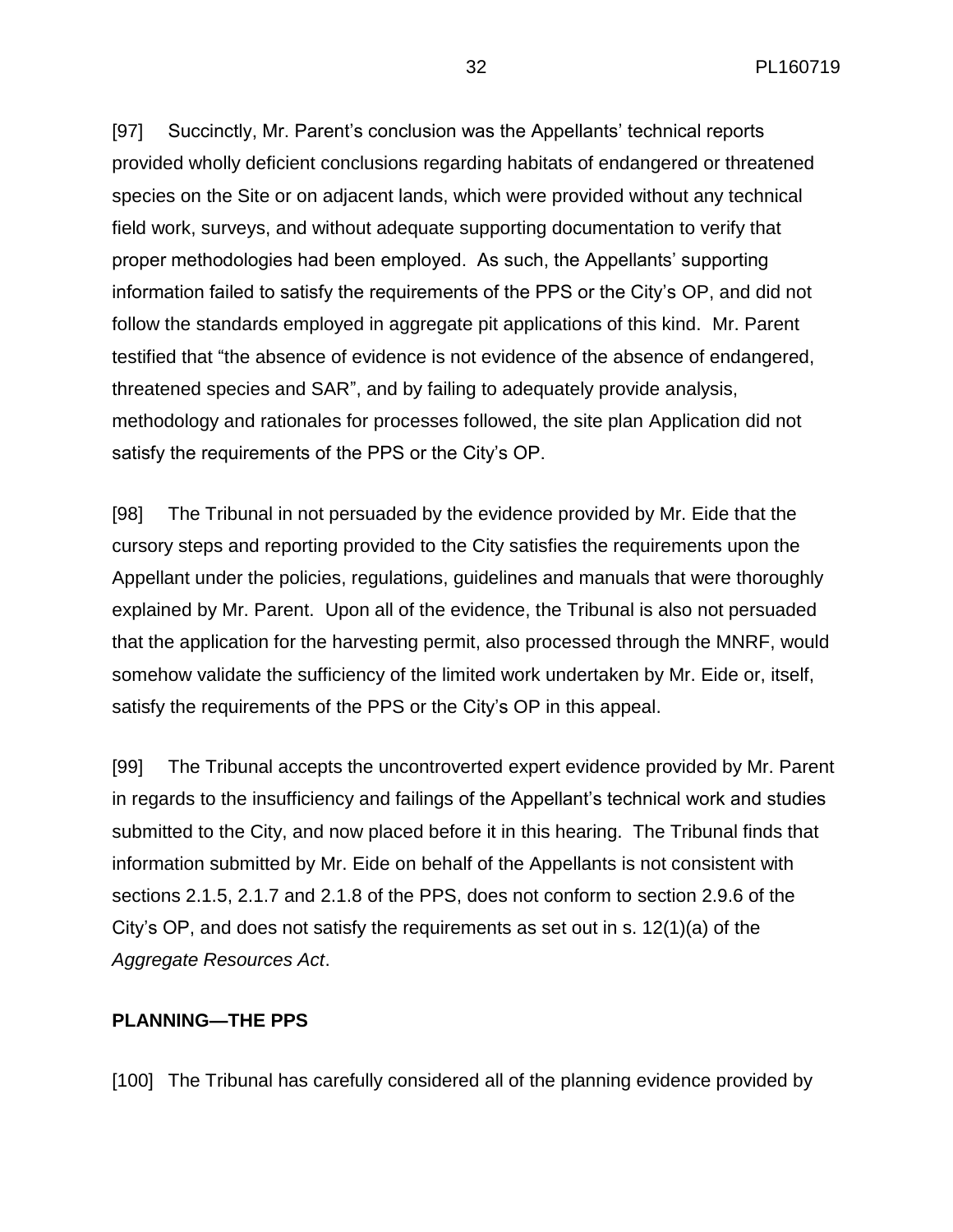Ms. Amos and Ms. Welsh, and their respective reports prepared by them, and all of the other specialty opinion evidence provided by the experts in this hearing, in order to determine whether the proposed Agreement, and the operations that would be permitted under its terms, are consistent with the PPS and finds that the Agreement is not consistent with the PPS.

[101] An overview of the subject areas outlined above, in each case, leads the Tribunal to conclude that insufficient data and evidence has been provided to the Tribunal by the Appellants to allow for a conclusion to be reached that the Agreement is consistent with the PPS. Sections 2.5.1 and 2.5.2.2 of the PPS require that aggregate resources be preserved for the long term, and that extraction process must minimize environmental impacts. The Appellants' proposed Agreement and operations are not consistent with the PPS.

#### **PLANNING—THE CITY OFFICIAL PLAN**

[102] Based upon all of the evidence provided the various experts produced by the City in this hearing, (which the Tribunal has accepted) that the Appellants' have failed to satisfy the regulatory, policy and guideline framework relevant to these specialty areas of, Ms. Amos concludes that the proposed Agreement does not conform to the City's OP, and the policies applicable to the Resources Development Area in which the Site is located.

[103] It is noted that the opinion evidence provided by Ms. Welsh was based upon an analysis that the Agreement, and the proposed operations, met the "general intent and purpose of the OP"—which is the test applicable to applications for minor variances under s. 45(12) of the Act. It is a standard of conformity to the OP that is required.

[104] In most respects, in area where the opinions have differed, the Tribunal prefers the evidence of Ms. Amos over that of Ms. Welsh. As their respective planning opinions are provided to the Tribunal, Ms. Welsh's planning opinions were based on her conclusions that the various speciality subject matters outlined above in this decision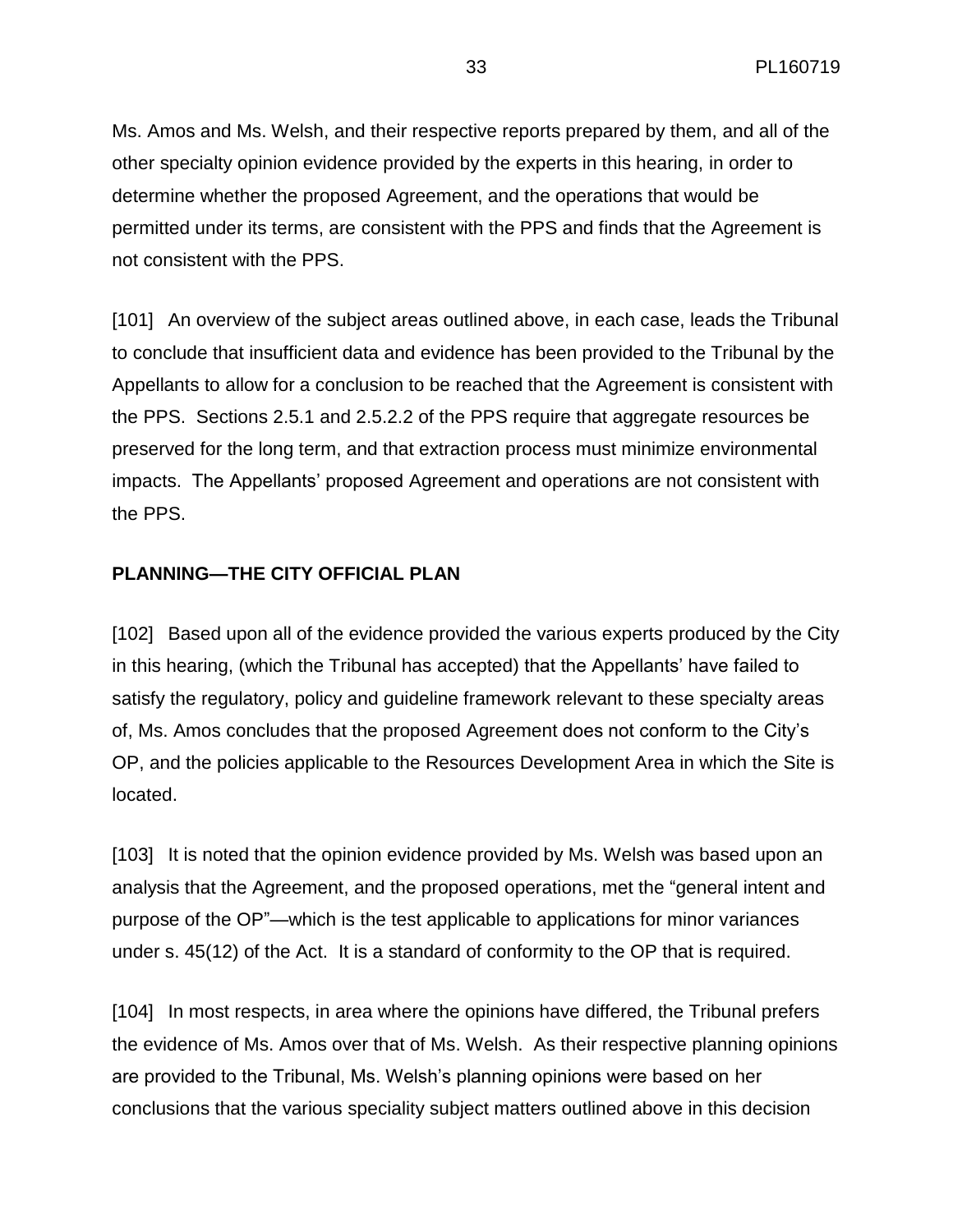were satisfactory, which, in each case, the Tribunal has found the materials to be deficient. This affects the strength of Ms. Welsh's planning opinions, as does her misapplied minor variance "general intent and purpose" test.

[105] The Tribunal's findings relating to the categorization of the proposed uses and the applicable MSD and PIA relative to the nearby sensitive residential land uses, are clearly not in line with the approach applied by Ms. Welsh in her opinions. This also leads the Tribunal to prefer the opinions of Ms. Amos and to conclude that the Agreement, and the proposed operations, does not conform with section 2.9.3 of the City OP.

[106] Based upon the evidence provided by Mr. Singh, and the findings made in regards to the sufficiency of the investigations relating to slope stability and erosion, the Tribunal also prefers the evidence of Ms. Amos, over that of Ms. Welsh, as it relates to the matter of conformity with sections 2.10.1 and 2.10.2 of the City OP. In the absence of the required slope stability and erosion investigations, the Tribunal finds that the Agreement does not conform with these sections of the OP.

[107] Based upon the evidence provided by Mr. Kirby, and the findings relating to noise and dust emissions, the Tribunal also prefers the opinion of Ms. Amos, over that of Ms. Welsh, as to whether the Agreement conforms to the compatibility policies of the City OP as set out in s. 3.4.4. Ms. Amos's opinions are persuasive in the matter of potential land uses conflicts because they are consistent with the findings of the Tribunal as it relates to sensitive land uses, and the correct separation distances and potential influence areas to be considered and applied.

[108] In summary, the Tribunal finds that the proposed Agreement, and the Pit operations that would be permitted under that Agreement, do not conform to the City's OP.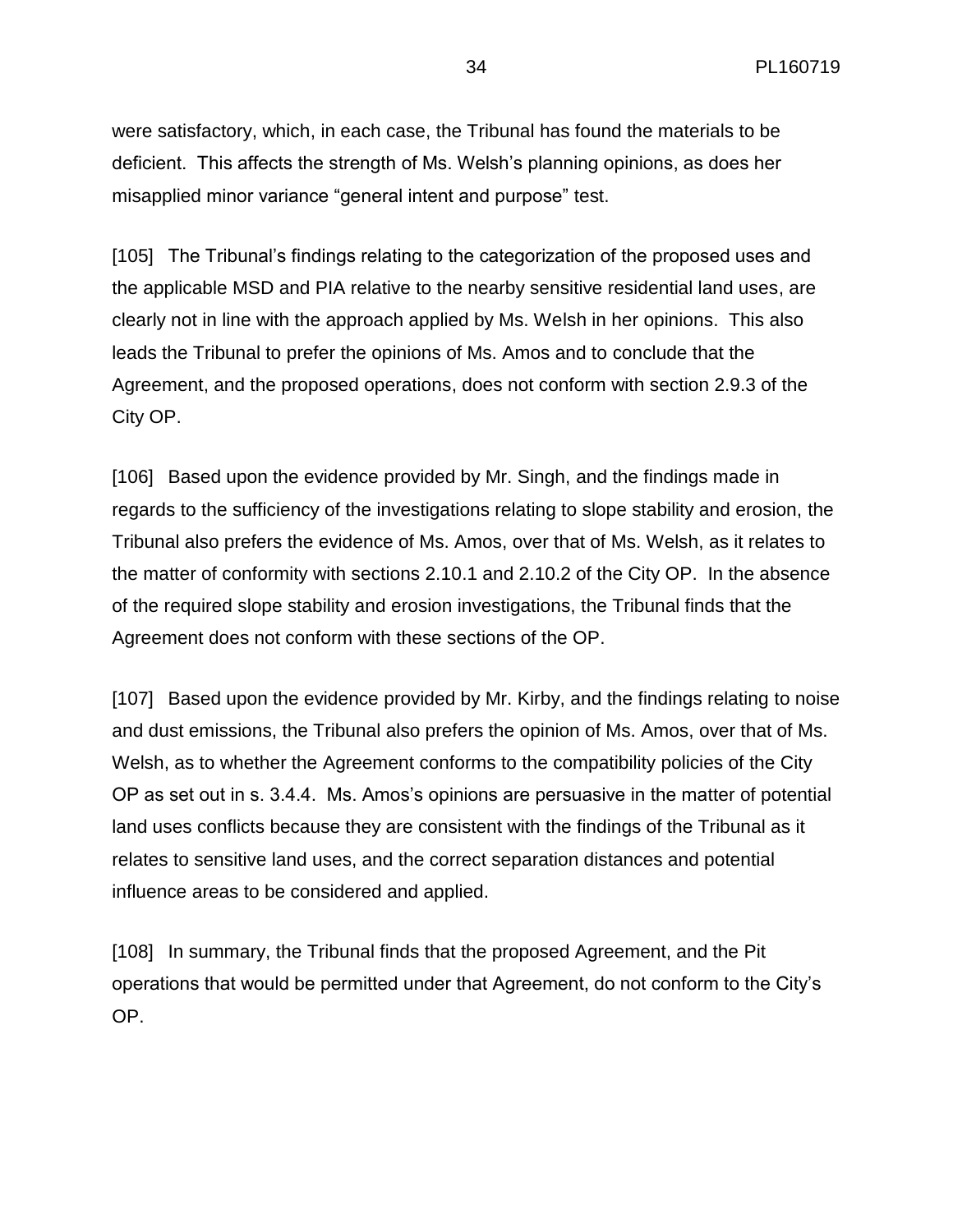#### **PLANNING—THE CITY ZONING BY-LAW**

[109] The evidence in the hearing included evidence relating to the accurate boundaries of the zones within the City ZBL within the Appellants' Site. Extraction is not permitted in the RD-HAZ zone and is only permitted in the RD-RU zone. The Appellants' Site Plan (Exhibit 1) had determined the location of the boundary between the two zones (shown in red) and if applied, the proposed extraction area identified in the Site Plan (totalling 7.898 ha or 19.5 ac) would be wholly within the RD-RU zone.

[110] Mr. Eide confirmed that he had relied upon the data provided by the Planning Staff in determining the location of the boundary between the two zones, and had no direction otherwise from the City staff.

[111] The City's evidence in this hearing however, introduced through Ms. Amos, is that the Appellants' boundary between the two zones on the Site was, and is, incorrect. The City reviewed and corrected information relating to the boundary of the zone, which relies upon the enlargement of the schedules to the ZBL and GIS plotting and prepared a corrected plan indicating the correct location of the boundary. It is set out in Exhibit 16. The north boundary of the RD-HAZ zone is, according to the City's review of the data, thus significantly further inland based on the corrected plotting with the result that the actual extraction area within the RD-RU zone is significantly reduced to 2.83 ha instead of the 7.898 ha (or 7.0 ac instead of 19.5 ac)

[112] The result, in Ms. Amos's opinion, is that the Agreement clearly does not comply with the City's ZBL because it permits a sizeable portion of the Pit to be located within the hazard area where the extraction is not permitted under the ZBL.

[113] In response to this issue, Ms. Welsh, in her testimony, was fairly unable to agree that this revised zone boundary, as now presented to the Tribunal in the hearing, was the correct one. Neither was she able to challenge the revised zoning boundaries as presented by the City in the hearing. Ms. Welsh indicated that a survey would be necessary. A survey was never prepared by the Appellants for this Application or this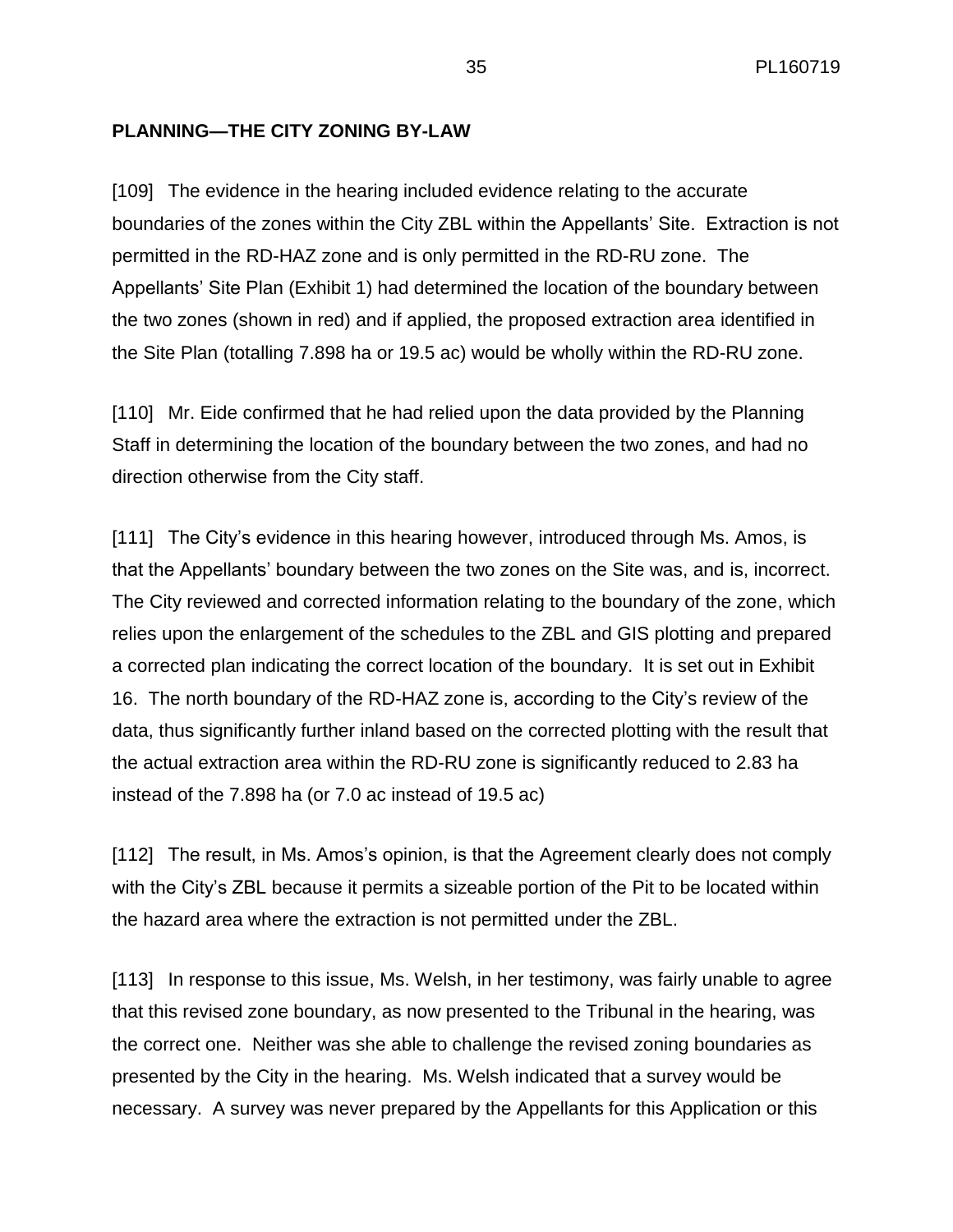appeal.

[114] Given the various deficiencies found to exist in the data and conclusions relating to the proposed Agreement, the boundaries of the two zones on the Site, as they were utilized by the Appellants, do indeed appear to be at odds with the boundaries now depicted in the plan submitted by the City. Given the manner in which the evidence, as a whole, has been presented in this hearing, and the deficiencies in the Appellants' materials, time and again, the Tribunal would be inclined to find that the refined and depicted boundary line of the two zones set out in Exhibit 16, as submitted by the City in this hearing, is more likely to be the correct location of the zone boundaries.

[115] Based upon the review of the evidence relating to the classification of the uses as Category III (see above), Ms. Amos was also of the opinion that the Site Plan also failed to comply with the Minimum Separation Distances set out in section 4.26 of the ZBL.

[116] Again, upon the Tribunal's analysis of the evidence, and its findings relating to the categorization of the proposed uses, and the delineation of the zones (resulting in a reduction of the extraction area permitted by the ZBL) the Tribunal finds that the Agreement does not comply with the City's ZBL.

#### **SUMMARY OF FINDINGS AND CONCLUSIONS**

[117] In summary, upon all the evidence, including the testimony of the Participants as provided to the Tribunal, and upon the various findings and for the various reasons given, and having regard for the various matters set out in s. 12(1) of the *Aggregate Resources Act* that are to be considered in aggregate permit applications under that Act, the Tribunal finds that the Agreement before the Tribunal, as it is proposed by the Appellants is: not consistent with the PPS; does not conform to the City's OP; does not comply with the ZBL; and fails to meet a great many of the requirements and standards set out in the MOECC, MNRF, and MRCA guidelines, policies and regulations.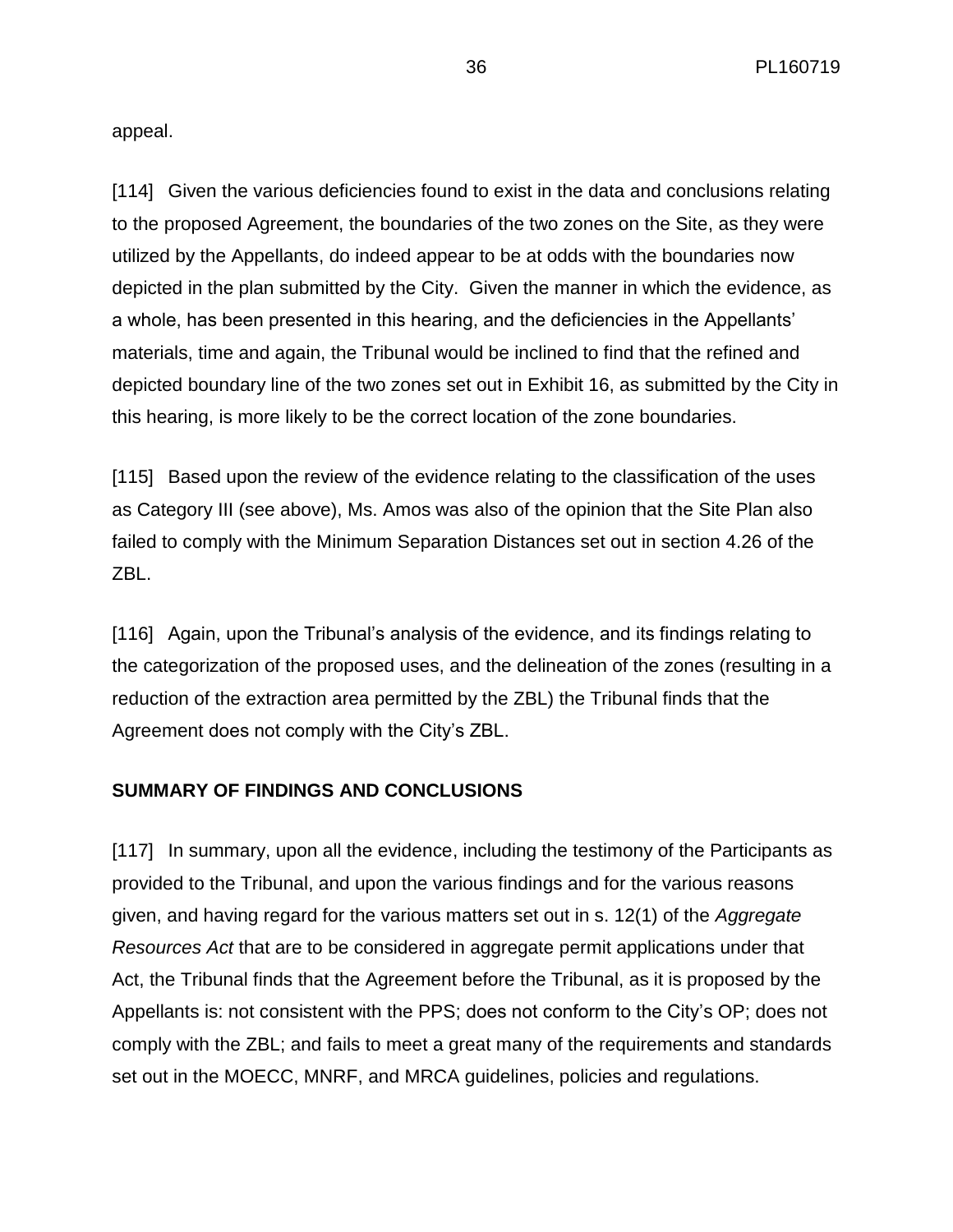[118] Upon the evidence presented, with the irregularities, deficiencies, and omissions in the Appellants' investigations, reports and information, and in the absence of any evidence which might lead to alternatives with respect to the various sections of the Agreement, the Tribunal is unable to determine that there are any modifications to the Agreement that could possibly be made under the circumstances.

[119] Accordingly the Tribunal finds that the Site Plan Agreement, as it has been presented and reviewed by is not appropriate, does not represent good planning in the public interest, and cannot be approved.

# **THE APPELLANTS' REQUEST FOR OTHER ZONING**

[120] As indicated, in the course of the closing argument, the Appellants submitted to the Panel Member that they would, as the first alternative, ask that the Tribunal "cancel" the Agreement and instead rezone the lands (in part by reconfiguring the boundary of the zones on the Site) to thus permit residential use.

[121] There were references, on occasion, within the hearing to a prior application for a residence on the Site. If that was the case, the Tribunal certainly has no evidence in regards to such an application. The Tribunal, in any event, does not have a zoning bylaw appeal before it, within this appeal, and clearly has no jurisdiction to consider the request of the Appellants.

#### **ORDER**

[122] The Tribunal orders that the Site Plan is not approved and the Appeal is dismissed.

*"David L. Lanthier"*

DAVID L. LANTHIER MEMBER